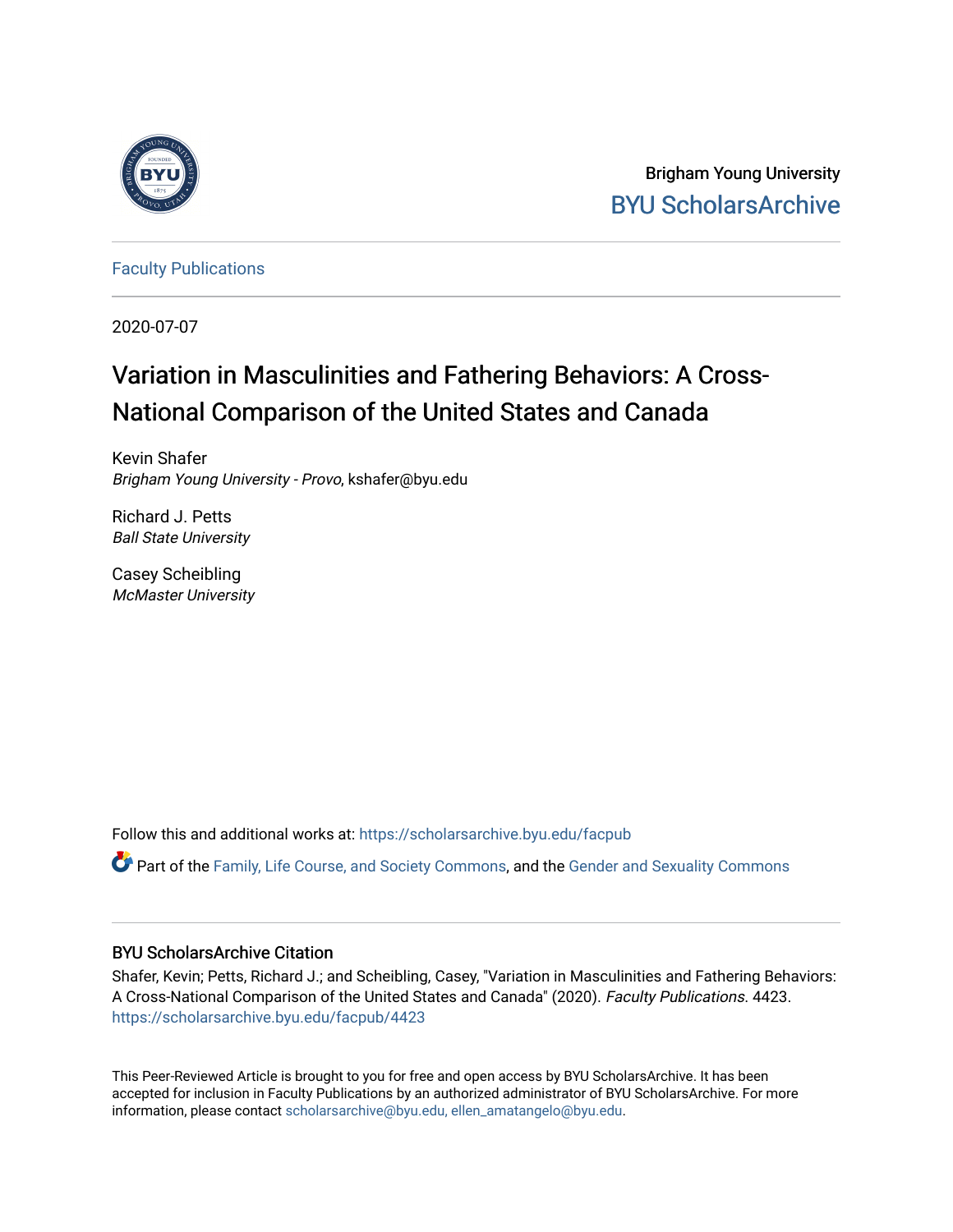ORIGINAL ARTICLE

# Check for undates

# Variation in Masculinities and Fathering Behaviors: A Cross-National Comparison of the United States and Canada

Kevin Shafer<sup>1,2</sup>  $\bullet$  · Richard J. Petts<sup>3</sup> · Casey Scheibling<sup>4</sup>

 $\oslash$  Springer Science+Business Media, LLC, part of Springer Nature 2020

#### Abstract

Research continues to examine the barriers to and facilitators of positive fathering behaviors. One area recently addressed by researchers focuses on the relationship between masculine norm adherence and father involvement. Yet, little work has examined cross-national variability in this relationship—despite differences in gender norms, fathering expectations, and social policies across countries. The present study considers possible differences in the relationship between masculine norm adherence and fathering behaviors in the United States and Canada—two rich, multiethnic countries with many similarities but some distinct policy and family support differences. Using data from fathers in Canada ( $n = 2057$ ) and the United States ( $n = 2207$ ), our results show that fathers in Canada are warmer, more involved, provide more care, and use harsh discipline less than their American counterparts. Furthermore, the negative association between masculine norm adherence and positive fathering behaviors is stronger among American fathers than Canadian fathers. Overall, our findings indicate the importance of social context for understanding how gender norms shape men's parenting, given that the association between masculine norms and fathering varies in two culturally similar countries with different social policies around family life. Implications for social policy in the two countries and within institutional contexts are discussed.

Keywords Father involvement . Masculinities . Cross-national comparison . Canada . Survey research . OLS regression

Shifts in fathering attitudes and behaviors over the past few decades have brought greater scholarly attention to fatherhood (Schoppe-Sullivan and Fagan [2020](#page-15-0)). An understanding of factors that may motivate or deter positive fathering behaviors is valuable because of the substantial benefit fathers can have for children. Moreover, increased father involvement in childcare may be necessary to achieve greater gender equality in both the home and workplace (Coltrane [2000;](#page-13-0) Goldscheider et al.

Electronic supplementary material The online version of this article ([https://doi.org/10.1007/s11199-020-01177-3\)](https://doi.org/10.1007/s11199-020-01177-3) contains supplementary material, which is available to authorized users.

 $\boxtimes$  Kevin Shafer [kshafer@byu.edu](mailto:kshafer@byu.edu)

- <sup>1</sup> Department of Sociology, Brigham Young University, Provo, UT 84602, USA
- <sup>2</sup> Department of Health, Aging, & Society, McMaster University, Hamilton, Canada
- <sup>3</sup> Department of Sociology, Ball State University, Muncie, IN, USA
- <sup>4</sup> Department of Sociology, McMaster University, Hamilton, Canada

[2015;](#page-14-0) Hofferth et al. [2013\)](#page-14-0). As such, many countries have implemented policies, like paid parental leave with reserves for fathers, to facilitate greater father involvement (Huerta et al. [2014](#page-14-0); International Network on Leave Policies and Research [2019](#page-14-0)). Yet, across social contexts, there is wide variability in political supports for and cultural norms around fathering (Huerta et al. [2014](#page-14-0)). These differences highlight the need for cross-national research on the barriers to and facilitators of positive fathering behavior.

Cross-national research is valuable in studying the association between gender expectations and father involvement. Although fathers increasingly view themselves as engaged and nurturing parents, traditional masculine norms emphasizing breadwinning, self-reliance, and dominance continue to influence paternal identity and behavior (Marsiglio and Roy [2012;](#page-14-0) Petts et al. [2018;](#page-14-0) Townsend [2002\)](#page-15-0). Recent work with U.S. fathers finds that traditional masculine attitudes are negatively associated with positive fathering and with more negative fathering behaviors, such as hostility and harsh discipline (Bulanda [2004](#page-13-0); DeMaris et al. [2011](#page-13-0); Petts et al. [2018](#page-14-0)). Similar patterns have been identified in other countries, including Canada, the United Kingdom, and France (Doucet [2006;](#page-13-0)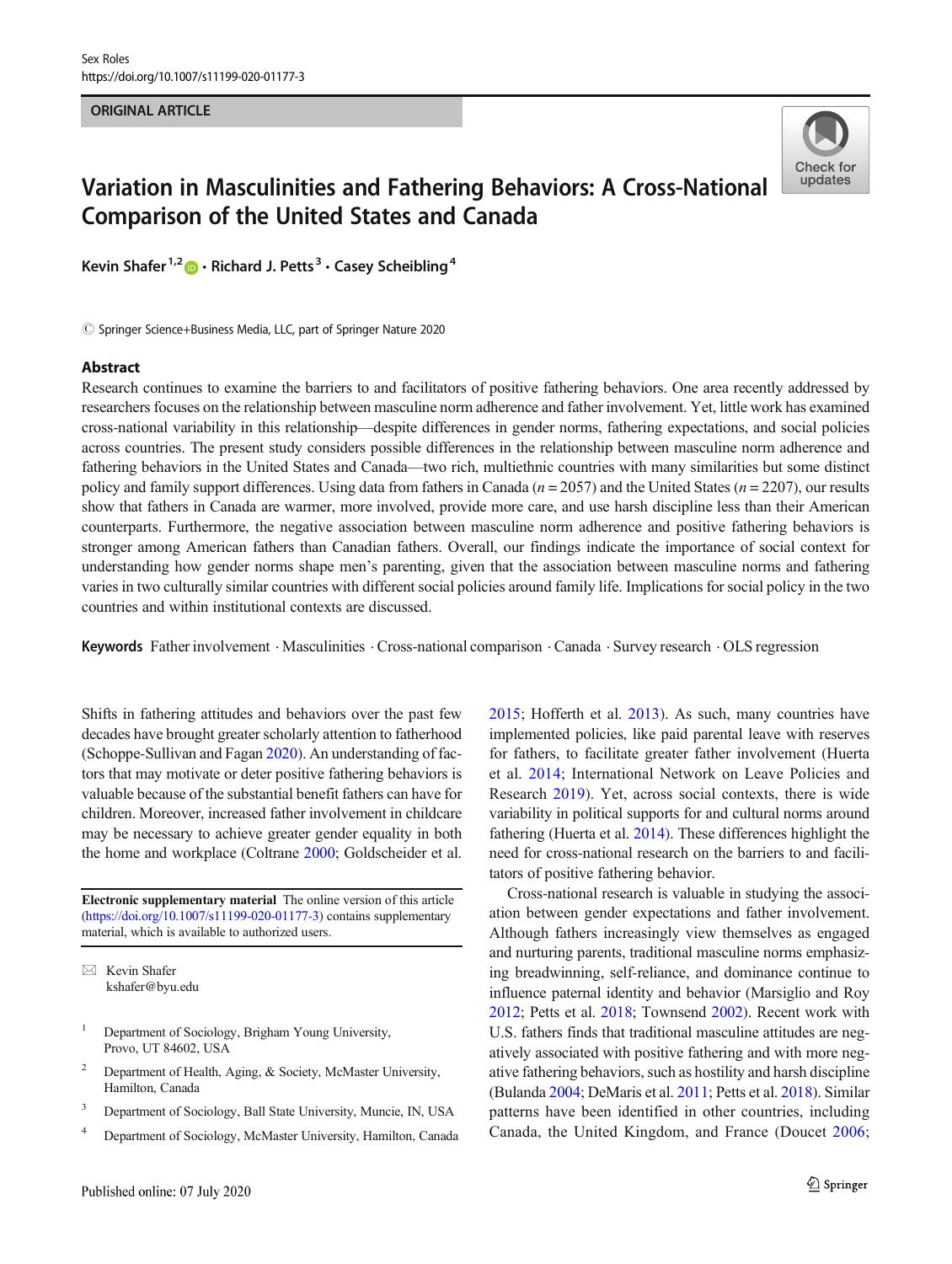Gregory and Milner [2011](#page-14-0); Miller [2011](#page-14-0)). However, this previous work is not comparative so that it is unable to assess how the relationship between gender norms and fathering may vary across contexts.

Our study fills this gap in the literature by examining the association between masculinity and father involvement in two countries: the United States and Canada. These two countries border one another, are both high-income members of the Organisation for Economic Cooperation & Development (OECD), have a shared history, are diverse multiracial and multiethnic societies with sizeable immigrant populations, and are majority Anglophone. At the same time, there are important structural differences between the two countries that may contribute to dissimilarities in fathers' involvement with children and expectations about work, family, and gender roles. To explore the impact of these differences, we use harmonized data from an American and a Canadian sample of fathers to assess: (a) potential differences in adherence to masculine norms, (b) how that differential adherence affects fathering behavior, and (c) what any differences in this relationship might suggest about the importance of political and cultural factors in shaping the paternal role and father involvement.

# Competing Norms of Fathering and Masculinities

Father involvement refers to men's engagement with the multiple roles and behaviors associated with fatherhood (Pleck [2010\)](#page-14-0). Today, father involvement continues to be shaped by the cultural expectation that fathers take on an authoritative family role through behaviors such as economic provision and child discipline (Doucet [2014;](#page-13-0) Townsend [2002](#page-15-0)). This expectation is buttressed by traditional norms of masculinity which uphold male hegemony and reinforce gender boundaries by valorizing the primacy of work, male dominance, and aggression (Connell [2005;](#page-13-0) Pleck [1995\)](#page-14-0). Traditional gender roles and beliefs, however, can affect fathering behavior in complex and contradictory ways. On the one hand, fathers who adhere to traditional masculinity tend to be less warm toward children and less involved in their lives (Bulanda [2004;](#page-13-0) DeMaris et al. [2011;](#page-13-0) Petts et al. [2018\)](#page-14-0). On the other hand, some fathers who do not ideologically endorse gender equality have been found to be highly involved in childcare (Eerola and Mykkänen [2015;](#page-13-0) Shows and Gerstel [2009](#page-15-0)), which may be due, in part, to essentialist beliefs about men's unique impact on children (Jordan [2019;](#page-14-0) Pleck [2010](#page-14-0); Randles [2020\)](#page-15-0). Given these mixed results, it is necessary to further investigate how adhering to masculine norms shapes father involvement.

At the same time, the conceptualization and operationalization of father involvement must also acknowledge progressive expectations around fathering, including engagement in emotional and instrumental parenting (such as displaying warmth and affection toward children), emotional availability, positive control (an awareness of what children are doing and with whom they are doing it), and hands-on caregiving (Ball and Daly [2012;](#page-13-0) Doucet [2006,](#page-13-0) [2014;](#page-13-0) Marsiglio and Roy [2012\)](#page-14-0). Such norms can require men to reconstruct "masculine conceptions of care" by combining "varied configurations of masculinities and femininities" (Doucet [2006](#page-13-0), p. 238). Hence, many fathers are now embracing "caring masculinities," which integrate the valuation of relationships, emotion, interdependence, and nurturance into their masculine identities (Brandth and Kvande [2018;](#page-13-0) Elliott [2016;](#page-14-0) Lee and Lee [2018;](#page-14-0) Ranson [2012;](#page-15-0) Scheibling [2018\)](#page-15-0). Although studies have thoroughly explored how individual fathers' identities are influenced by new caring expectations, little work has measured how competing norms of fathering and masculinity have effects on different fathering behaviors within and across contexts.

## Cross-National Comparisons of Fathering Behaviors and Masculinities

Although cross-national father involvement research is limited, a handful of studies have considered the role of workfamily policies and welfare state supports in explaining cross-national variation in paternal time use. Country-level structural supports for domestic work are associated with egalitarian attitudes toward the division of family labor among men (Kosakowska-Berezecka et al. [2018\)](#page-14-0) and increase the likelihood that male partners will negotiate and share household responsibilities (Thébaud [2010](#page-15-0)). Intra-country studies also illustrate how political and cultural forces may shape gendered attitudes. In Denmark (Bloksgaard et al. [2015](#page-13-0)) and Sweden (Hearn and Morrell [2012\)](#page-14-0), generational gaps in gendered norms around family life suggest that political efforts to promote egalitarianism in families contributed to shifts in cultural expectations about masculinity. Demonstrating the relationship between policy and cultural norms, father's solo caregiving significantly increased, regardless of paternity leave usage, after Québec instituted more generous leave policies than in the rest of Canada (Wray [2020](#page-15-0)). Collectively, these results suggest that cross-national variability in fathering behaviors may be due to differences in social policies, gendered family role expectations, and other structural and institutional factors which act as barriers to or facilitators of parental involvement (see also Craig and Mullan [2010](#page-13-0)).

## Comparing the United States and Canada

Despite their shared history, geographic proximity, and cultural similarities, important differences exist between the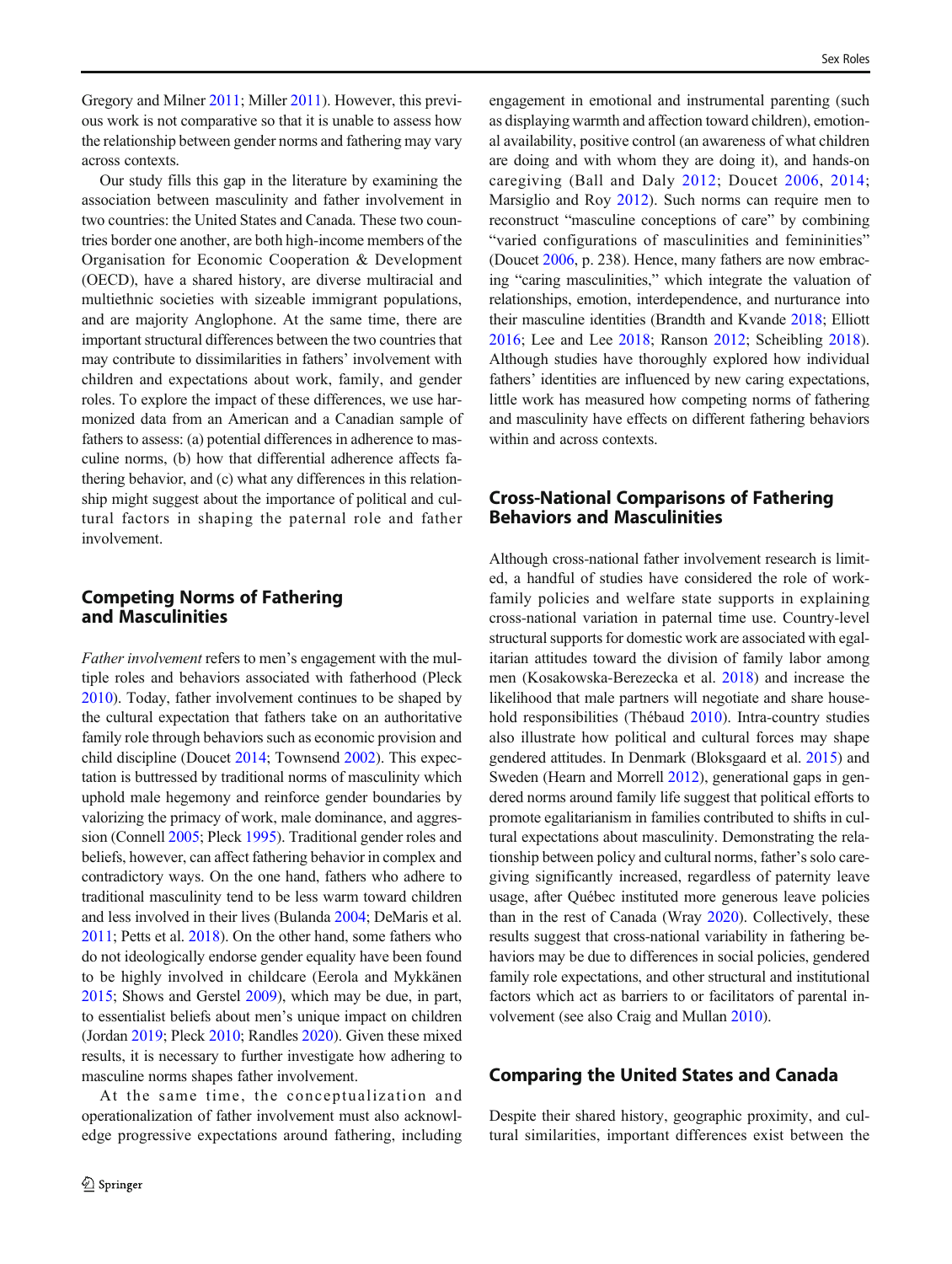United States and Canada. Table 1 provides estimates from secondary sources (OECD, Pew Research, Statistics Canada, and World Economic Forum) on the sociodemographic, political, and social contexts of the two countries. Demographically, the United States has a larger non-White population than Canada, whereas Canada has a larger immigrant population. More granularly, the composition of the non-White populations varies across the two nations:

Table 1 Description of the social context in the United States (USA) and Canada

|                                                      | <b>USA</b><br><i>n</i> or $\%$ | Canada<br><i>n</i> or $%$ |
|------------------------------------------------------|--------------------------------|---------------------------|
| Racial/ethnic minority (% non-White)                 | 27.6%                          | 24.1%                     |
| Foreign-born                                         | 13.5%                          | 20.9%                     |
| Family structure                                     |                                |                           |
| Total fertility rate                                 | 1.8                            | 1.5                       |
| Crude divorce rate                                   | 2.9                            | 2                         |
| Child living arrangements                            |                                |                           |
| Two parents                                          | 66%                            | 78%                       |
| Single parent                                        | 30%                            | 17%                       |
| Other                                                | $4\%$                          | 5%                        |
| Children living in poverty                           | 21%                            | 17%                       |
| Maternal employment (any for pay work, outside home) |                                |                           |
| Youngest child 2 or younger                          | 56%                            | 66%                       |
| Youngest child 3-5                                   | 63%                            | 72%                       |
| Female part-time employment                          | 12%                            | 17%                       |
| Gender gap $(\%)$ in full-time employment (FTE)      | 11%                            | 6%                        |
| Time men spend on work (in hours/week) <sup>a</sup>  |                                |                           |
| Paid work                                            | 43                             | 36                        |
| Housework                                            | 10                             | 14                        |
| Childcare                                            | 8                              | 14                        |
| Government guaranteed paid family leave in 2018      |                                |                           |
| Weeks of paid (FTE) leave                            | 0                              | $35^{\rm b}$              |
| Percent rate of allowance                            | 0                              | 55                        |
| Public expenditure on family benefits (% of GDP)     | $1\%$                          | 2%                        |
| Measures of gender egalitarianism                    |                                |                           |
| Gender wage gap in median earnings of FTE            | 18                             | 18                        |
| Gender inequality index <sup>b</sup>                 | .19                            | .09                       |
| Global gender gap index <sup>b</sup>                 | .72                            | .77                       |
| Global gender gap rank <sup>b</sup>                  | 51                             | 16                        |
| MAS score <sup>3</sup>                               | 62                             | 52                        |
|                                                      |                                |                           |

Note. All data are from the OECD family database (2017) unless otherwise noted. Reported percentages are within each sample

<sup>a</sup> US data is from a 2016 Pew Research analysis, Canada data is from a 2015 Statistics Canada analysis. Both analyses are of dual-earner, twoparent families with at least one child under 18

<sup>b</sup> Government guaranteed paid leave at time of data collection in Canada

<sup>c</sup> Data are from the 2017 Global Gender Gap report, prepared by the World Economic Forum <sup>c</sup> Data are from Hofstede Insights (accessed at [hofstede-insights.com\)](http://hofstedensights.com)

African Americans and Latinos are the largest minority groups in the United States, whereas Indigenous and South Asians are the largest in Canada. Both fertility and divorce rates are lower in Canada than in the United States, and more Canadian children are raised in two-parent families and fewer live in poverty (Proquest [2018;](#page-15-0) Statistics Canada [2017b](#page-15-0), [2018](#page-15-0)). Canadian mothers are more likely to work outside the home in either full-time or part-time employment, and there is more gender equality in domestic labor among Canadians than Americans. Time diary data from 2015 reveals, for example, that Canadian fathers averaged six more hours per week on child care tasks than their American counterparts (OECD [2017\)](#page-14-0). Such variation in structural factors, including masculine and fathering norms, may play an important but understudied role in shaping father involvement.

Families are also supported differently in the United States and Canada. Policy feedback theories (Campbell [2012;](#page-13-0) Gangl and Ziefle [2015\)](#page-14-0) suggest that even if individuals do not use a given policy, its existence can alter behavior by shaping cultural norms and codifying social priorities. Overall, family policies may set higher expectations for paternal involvement in Canada than in the United States. Canadian law mandates paid parental leave for mothers and fathers, whereas the United States is the only rich country in the world without paid maternity leave (McKay et al. [2016](#page-14-0)). In 2018, eligible Canadians were afforded 35 weeks of family leave at 55% of full-time wages, which could be split between eligible partners in whatever manner they chose (International Network on Leave Policies and Research [2019\)](#page-14-0). Relatedly, the Canadian government spends a greater percentage of Gross Domestic Product (GDP) on family benefits than the United States and scores significantly better on virtually every measure of gender equality. While the two countries have similar malefemale wage gaps, the World Economic Forum's [\(2018\)](#page-15-0) most recent Global Gender Gap Report found Canada to be the 16th most gender equal country in the world, whereas the United States ranked 51st.

Differences in social inequality are also apparent; low- and middle-income Canadians are better off than similarly positioned Americans (Burton and Phipps [2017\)](#page-13-0) and income inequality is less severe in Canada than the United States (Riddell [2018\)](#page-15-0). Although socioeconomic disparities in social supports (such as access to parental leave) still persist in Canada (McKay et al. [2016](#page-14-0)), policies that support families and parenting may lead to important differences in the two countries. Accordingly, both Rehel [\(2014\)](#page-15-0) and Doucet ([2014\)](#page-13-0) note that social structures in Canada make the transition to parenthood more similar for men and women which, in turn, results in fewer gendered parenting attitudes and behaviors. In contrast, economic realities and the lack of social supports in the United States make the transition to parenthood highly gendered for Americans, with mothers disproportionately burdened by childrearing (Katz-Wise et al. [2010;](#page-14-0) Yavorsky et al. [2015\)](#page-15-0).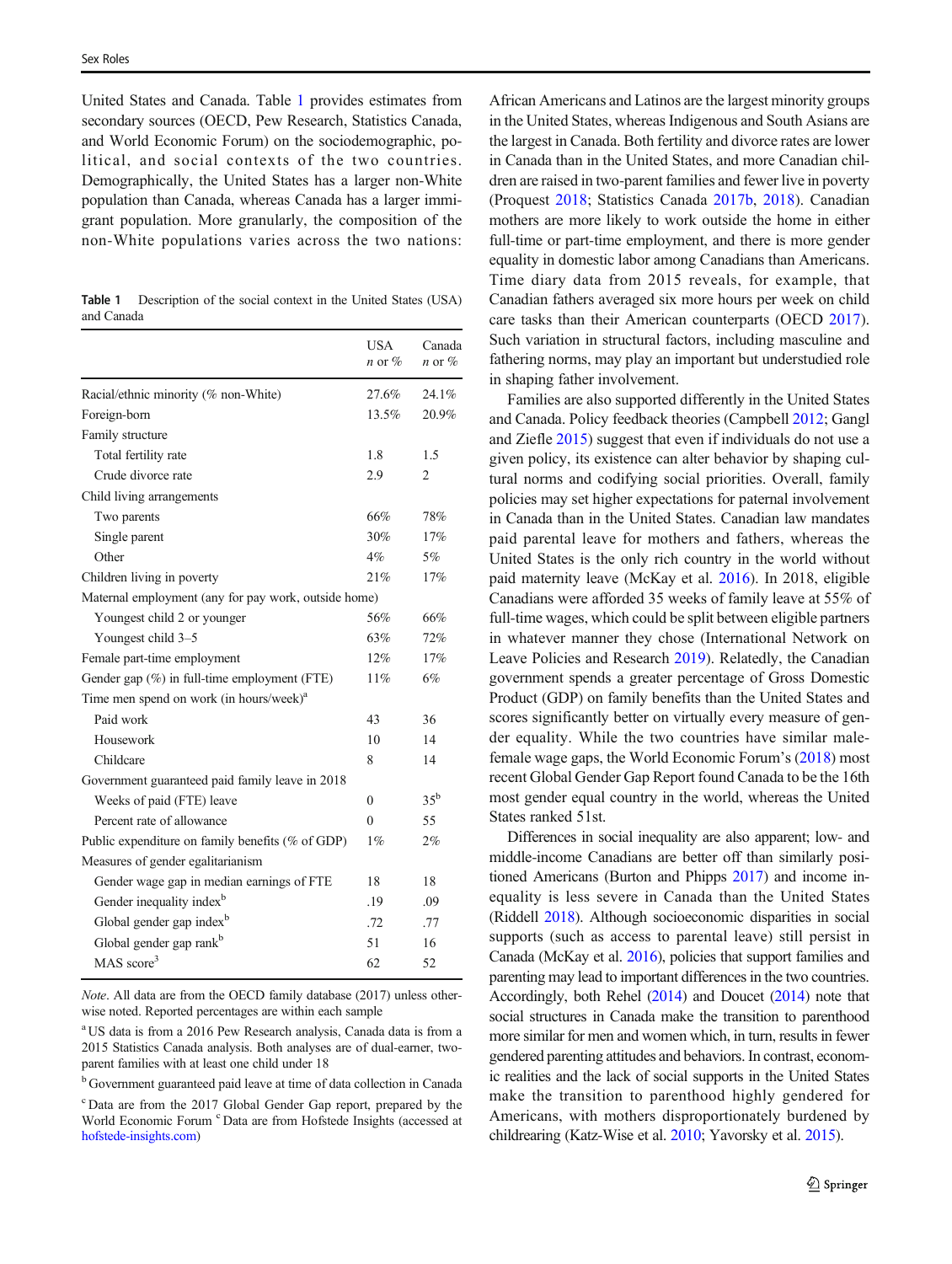Although Canada and the United States share deep cultural similarities, there may also be important differences in gender norms and their relationship with family life. Canadians tend to be more family-oriented and endorse individualism and work primacy to a lesser degree than Americans (Grabb and Curtis [2010\)](#page-14-0). By one empirical measure, Hofstede's [\(2011\)](#page-14-0) cultural masculinity score, the United States (18th) has a more masculine culture than Canada (34th of 67 ranked countries). Although gender egalitarianism remains peripheral in both countries, Canadian men are less likely than American men to have their masculinity challenged for being engaged with their families (Abraham and Tastsoglou [2016;](#page-13-0) Rutherdale [2012\)](#page-15-0). Traditional gendered family roles are reinforced and emphasized in the United States through religion (particularly conservative religious traditions, which tend to be more central to American than Canadian life); the notion that family life is a private, not a communal concern; and highly gendered workplaces (Bibby [2011](#page-13-0)). These structural and cultural factors are reflected in individual-level attitudes and behaviors. For example, American men are far more likely to endorse the ideals of traditional masculinity than men in other Anglophone countries (Gattario et al. [2015](#page-14-0)).

Using this framework for understanding paternal involvement, we expect that the relationship between masculine norm adherence and fathering behaviors will vary between the Canada and the United States. More specifically, greater structural and cultural supports for father involvement in the two countries suggest that fathering behaviors may be less aligned with traditional masculine norms in the former than the latter, facilitating important differences between the two countries. As a result, we expect that (a) masculine norm adherence will be negatively associated with positive fathering behavior, (b) positive fathering behavior will be higher among Canadian fathers than American fathers, and (c) the association between masculinity and fathering behaviors will be weaker in Canada than in the United States.

#### Predictors of Positive Fathering Behaviors

In addition to broad social and cultural differences between countries, variations in sociodemographic factors may confound the associations between masculinity and fathering behaviors in the United States and Canada. In particular, racial/ethnic identity or immigration status can affect the relationship between masculine norm adherence and fathering. In the United States, for example, Edin and Nelson [\(2013](#page-13-0)) found that poor economic prospects, incarceration, and the lack of social welfare supports lead Black fathers to place more value on emotional closeness, social support, and father-child relationship quality; in contrast, White fathers more highly value providing economically for the family. Moreover, although

there is subcultural variability among Latino populations in the United States, many Latinos share masculine norms of machismo, along with familismo, both of which stress that family needs should take priority over individual desires (Glass and Owen [2010\)](#page-14-0). Diversity in these norms may help explain why non-acculturated Latino men participate in childcare and housework more than their White counterparts (Coltrane et al. [2004](#page-13-0)).

In comparison, less cross-cultural work on masculinity and fathering exists in Canada. Work among Indigenous (First Nations, Métis, Innuit) fathers finds that the colonialist policies of family separation, cultural assimilation, and the legacy of historical trauma continues to affect the conceptualization of fathering among Indigenous peoples. Ball [\(2010\)](#page-13-0), for example, finds that intergenerational concepts of fatherhood, fathering identity, and socialization to the paternal role are lacking in Indigenous communities because of family separation via Canadian residential schools. Canada also has a comparatively large immigrant and refugee population who may have differing views of family and fatherhood.

Paternal involvement and gender attitudes also vary across a number of family characteristics and contexts. Married couples with biological children may have a stronger predilection toward traditional family norms than other family types. Although norms for non-biological and non-residential fathers are not well-defined, there tend to be strong expectations for such fathers to be highly engaged and involved as parents (Davis and Greenstein [2009](#page-13-0); Jensen and Shafer [2013;](#page-14-0) Jones and Mosher [2013;](#page-14-0) Marsiglio [2004;](#page-14-0) Townsend [2002\)](#page-15-0). Income and education play an important role in shaping parenting behaviors particularly in social contexts marked by high levels of economic inequality (Aurini et al. [2020;](#page-13-0) Lareau [2011](#page-14-0)). These patterns, coupled with wage stagnation, have made employment patterns, particularly work hours, a significant predictor of father involvement. Notably, this relationship between employment and involvement varies by paternal attitudes about gender and egalitarianism (Kuo et al. [2018;](#page-14-0) Yavorsky et al. [2015](#page-15-0)).

Finally, religious fathers are more likely to endorse certain aspects of masculine norms, like the gendered division of household labor. At the same time, religiosity can have positive effects on father involvement (Wilcox [2004](#page-15-0)). Recent work by Shafer et al. ([2019b](#page-15-0)) identified that the relationship between religiosity and fathering varied by masculine norm adherence in American fathers from a diverse range of religious traditions. In sum, race/ethnicity, socioeconomic, and family characteristics may explain some of the variation in the relationship between masculine norm adherence and fathering behavior, as well as potential differences between fathers from the United States and Canada.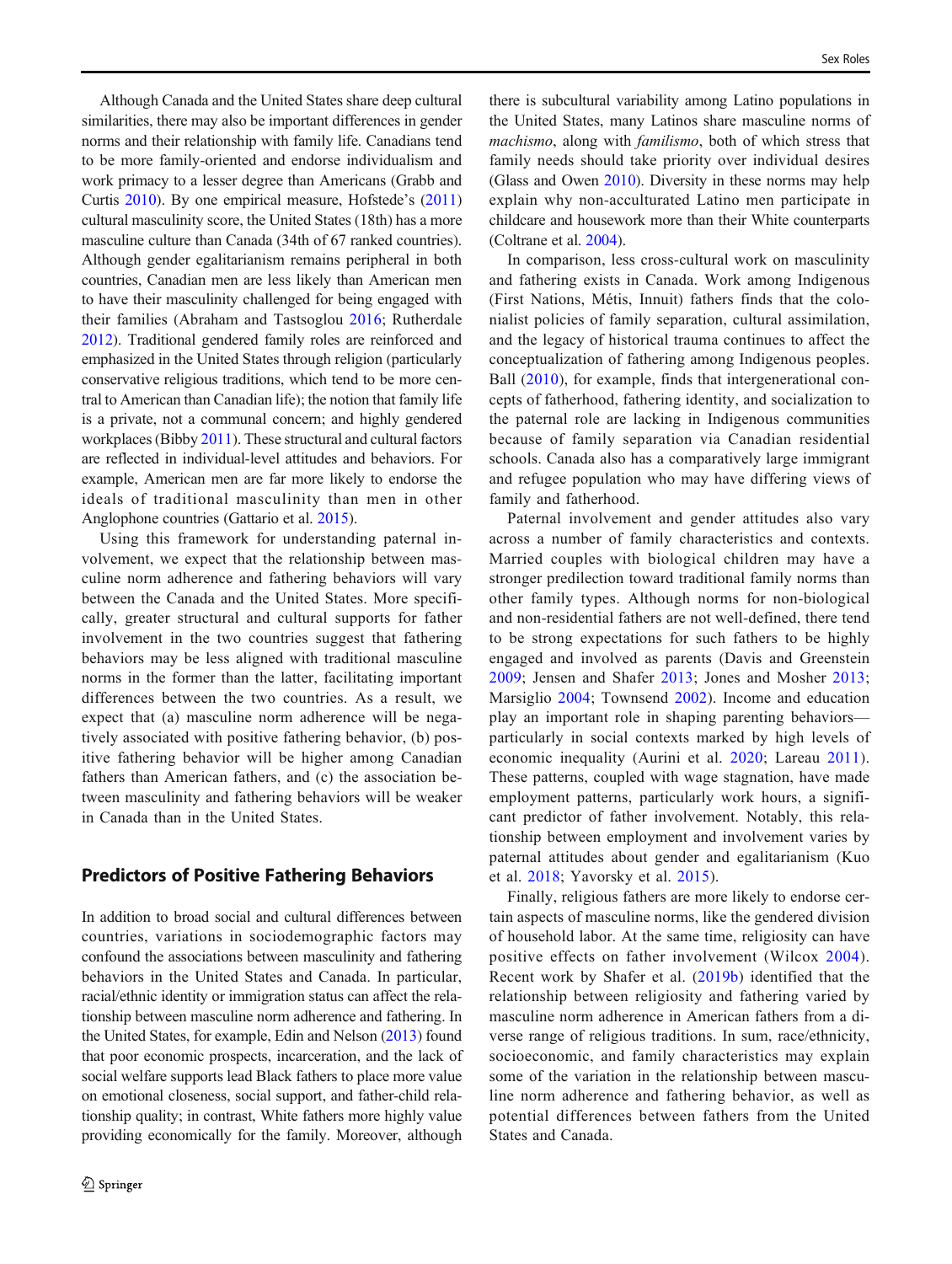#### Method

#### Data and Recruitment

We use data from the Fathering Across Contexts Study (FACS), consisting of harmonized surveys on father involvement from the United States and Canada. The U.S. data  $(n =$ 2297) was collected in late 2015. The Canadian data  $(n =$ 2112) was collected in early 2018. For both SFNA components, respondents had to (a) be at least 18 years of age; (b) be a residential/non-residential biological or adoptive father, residential stepfather, or residential social father (defined as a nonbiological, nonadoptive father figure in a home with the child's biological or adoptive mother, but not in a marital relationship); (c) have English (US and Canada) or French (Canada only) language proficiency; and (d) have the ability to access the survey via Internet or smartphone. SFNA respondents answered questions about a focal child, defined as the youngest child between ages 2 and 18, for which they are the biological-, step-, or social-father.

Both the U.S. and Canadian surveys are quota samples, which were used to capture various fathering roles in a costeffective manner. Both the U.S. and Canadian samples were obtained via Qualtrics, a research firm which maintains online opt-in panels in various countries. Researchers can draw upon a pool of 17.6 million panelists in the United States and 1.5 million in Canada (Qualtrics [2019\)](#page-15-0). For SFNA, a subset of panelists was selected for potential inclusion based on their sociodemographic information. These selected panelists were provided with a link to an initial screening site where their final eligibility was determined by their fatherhood status, racial/ethnic identity, age of their youngest child, and geographic residence. Quotas for these characteristics were obtained from the American Community Survey's five-year averages (2009–2014) in the United States and from the 2016 Canadian Census. Panelists who met eligibility requirements were then asked to complete the survey. Notably, quota samples often produce results similar to random samples (Weinberg et al. [2014](#page-15-0)).

Several data quality checks, including attention filters, identification of careless respondents, safeguards against multiple submissions, and response duration minimums were used in both countries. Sociodemographic information in the SFNA samples was checked for consistency by comparing responses to those provided by panelists to Qualtrics and in other surveys (when applicable) completed by respondents. Post-collection data quality checks for inconsistent and improbable responses were also performed, eliminating approximately 4% of U.S. respondents and 2.5% of Canadian respondents. The final analytic sample was 4264 fathers: 2207 American fathers and 2057 Canadian fathers.

Online opt-in panels may not be fully representative of the populations from which they are drawn, often

underrepresenting marginalized groups within a given population (Tourangeau et al. [2013](#page-15-0)). In general, the demographic estimates from the full U.S. sample appear similar to those from other national datasets, such as Pew Research's Survey of American Parents and the National Survey of Family Growth. Comparisons between the Canadian data and other surveys of Canadian fathers are more difficult to ascertain given that Statistics Canada has no national survey where fathers are primary respondents. However, the demographic estimates reported in our sample are similar to other quantitative studies in Canada (Ball and Daly [2012](#page-13-0)).

Opt-in panels may better represent the population with access to the internet via computer or smartphone. In both the United States and Canada, more than 90% of individuals have regular internet access—although marginalized groups disproportionately lack such access in both countries. Yet, because our sampling frame likely underrepresents disadvantaged fathers, any results may represent a conservative estimate of the relationship between masculinity and fathering because marginalized groups, such as ethnic minority and low SES fathers, are more likely to endorse traditional masculine attitudes, on average (Vogel et al. [2011](#page-15-0)). Although our data are novel for the reasons we noted, we cannot claim that our sample is fully representative in either nation (Yang and Banamah [2014](#page-15-0)).

#### **Participants**

Information on FACS respondents in the United States and Canada is reported in Table [2.](#page-6-0) Fully 27% of fathers in both countries identified as a member of a racial or ethnic minority group. Fathers in Canada tended to be better educated: 45% of Canadian fathers in our sample had a Bachelor's degree or higher compared to 33% of fathers in the United States. There were also differences in employment. A slightly higher percentage of fathers in the United States (16%) were not employed than in Canada (11%). However, more fathers in Canada work part-time and full-time, whereas American fathers are far more likely to work extreme hours. Fathers in the United States also have higher religiosity scores than their Canadian counterparts, whereas Canadian fathers were more likely to identify as immigrants. The average age of fathers in both countries was under 40 and children were slightly older than 8, on average, in both countries, as well. Substantial differences in the family structures of respondents were observed. American fathers were less likely to be in a first marriage with the mother of the focal child, slightly less likely to cohabit, and far more likely to not reside with the mother. Fathers in the United States reported on non-biological children more frequently, as well. Finally, a slightly higher percentage of fathers in Canada reported on their involvement with female children (49%) than did American fathers (42%).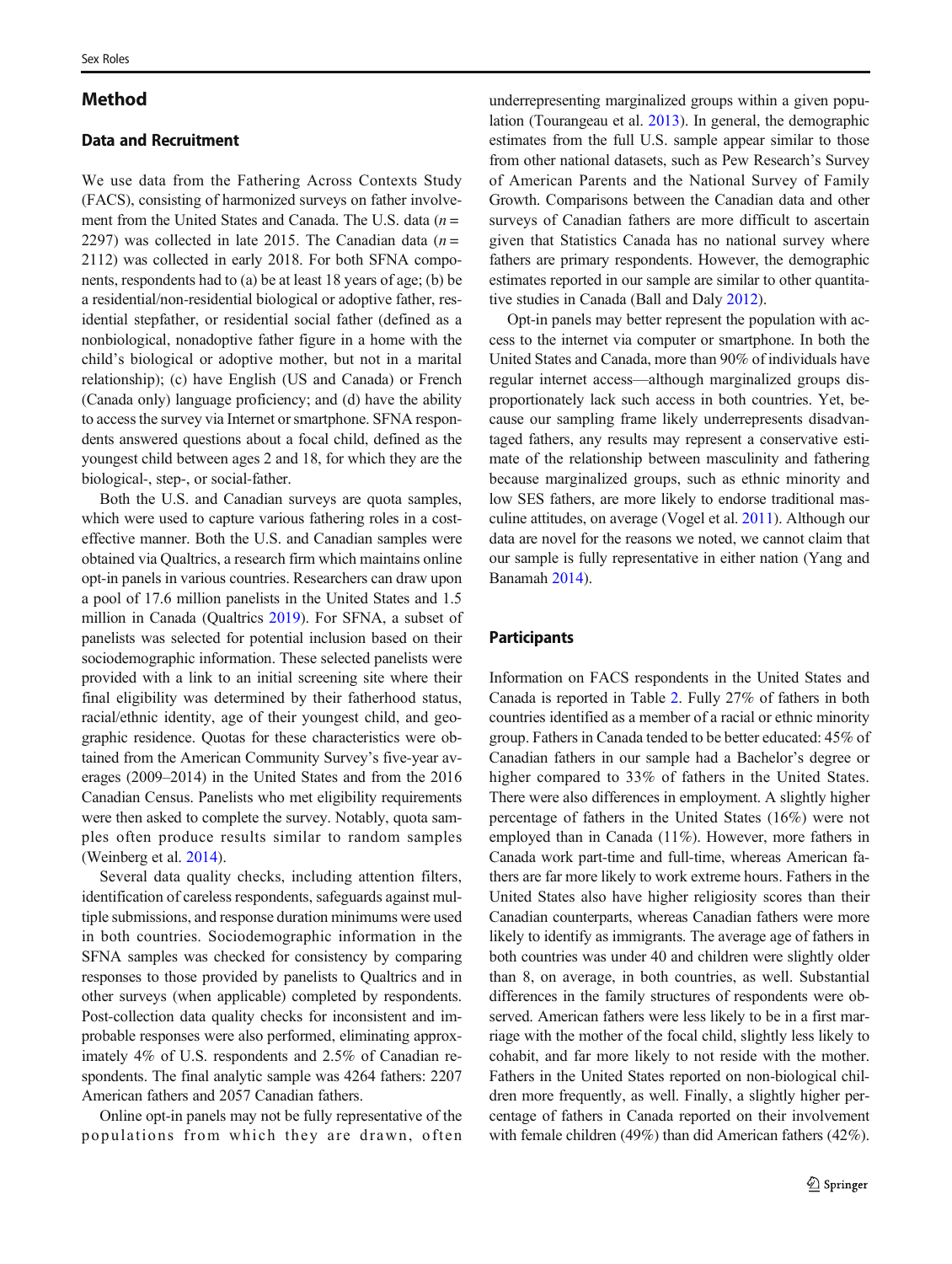|                                     | <b>United States</b><br>$(n=2205)$<br>$M(SD)$ or $n(\%)$ | Canada<br>$(n = 2253)$<br>$M(SD)$ or $n(\%)$ | Min              | Max          |
|-------------------------------------|----------------------------------------------------------|----------------------------------------------|------------------|--------------|
| Warmth                              | $-.06(.92)$<br>.06(1.06)                                 |                                              | $-4.40$          | 1.20         |
| Emotional support                   | $-0.11(0.95)$                                            | .12(1.03)                                    | $-4.38$          | 1.39         |
| Positive control                    | $-0.11(0.88)$                                            | .07(1.06)                                    | $-3.47$          | 1.43         |
| Caregiving <sup>a</sup>             | $-.13(1.05)$                                             | 0.10(0.95)                                   | $-3.52$          | 2.40         |
| Harsh discipline                    | .29(.69)                                                 | $-.30(1.16)$                                 | $-.88$           | 3.17         |
| Masculine norm adherence            | 33.03 (1.16)                                             | 28.54 (6.58)                                 | $\mathbf{0}$     | 66           |
| Racial/ethnic minority              | 595 (27%)                                                | 608 (27%)                                    | $\mathbf{0}$     | 1            |
| Did not complete HS (ref)           | 154 (7%)                                                 | 90(4%)                                       | $\mathbf{0}$     | $\mathbf{1}$ |
| High school graduate                | 529 (24%)                                                | 315(14%)                                     | $\mathbf{0}$     | $\mathbf{1}$ |
| > HS graduate, < Bachelor's         | 794 (36%)                                                | 833 (37%)                                    | $\mathbf{0}$     | $\mathbf{1}$ |
| Bachelor's degree or higher         | 728 (33%)                                                | 1014(45%)                                    | $\mathbf{0}$     | $\mathbf{1}$ |
| 1st quintile income (ref)           | 463 (21%)                                                | 383 (17%)                                    | $\mathbf{0}$     | $\mathbf{1}$ |
| 2nd quintile income                 | 529 (24%)                                                | 541 (24%)                                    | $\mathbf{0}$     | $\mathbf{1}$ |
| 3rd quintile income                 | 397 (18%)                                                | 428 (19%)                                    | $\mathbf{0}$     | $\mathbf{1}$ |
| 4th quintile income                 | 441 (20%)                                                | 518 (23%)                                    | $\mathbf{0}$     | $\mathbf{1}$ |
| 5th quintile income                 | 375 (17%)                                                | 383 (17%)                                    | $\mathbf{0}$     | 1            |
| Not employed                        | 368 (16%)                                                | 270 (11%)                                    | $\mathbf{0}$     | $\mathbf{1}$ |
| Works part-time                     | 175 (8%)                                                 | 633 (27%)                                    | $\mathbf{0}$     | $\mathbf{1}$ |
| Works full-time                     | 947 (42%)                                                | 1291 (55%)                                   | $\mathbf{0}$     | $\mathbf{1}$ |
| Works extreme hours                 | 752 (34%)                                                | 173 (7%)                                     | $\mathbf{0}$     | $\mathbf{1}$ |
| Religiosity                         | 33.96 (16.54)                                            | 25.03 (17.97)                                | $\mathbf{0}$     | 60           |
| Own father involvement              | 13.84 (10.11)                                            | 11.83 (9.37)                                 | $\mathbf{0}$     | 36           |
| Father is immigrant                 | 110(5%)                                                  | 383 (17%)                                    | $\mathbf{0}$     | $\mathbf{1}$ |
| Father's age                        | 39.76 (10.39)                                            | 38.05 (10.77)                                | 18               | 85           |
| Prenatal engagement                 | 7.41 (3.29)                                              | 6.95(2.52)                                   | $\boldsymbol{0}$ | 10           |
| In first marriage with mother (ref) | 1411 $(64%)$                                             | 1712 (77%)                                   | $\mathbf{0}$     | 1            |
| Cohabiting with mother              | 331 (15%)                                                | 428 (19%)                                    | $\mathbf{0}$     | $\mathbf{1}$ |
| Does not reside with mother         | 683 (31%)                                                | 113 $(5%)$                                   | $\mathbf{0}$     | 1            |
| Child is non-biological             | 353 (16%)                                                | 203 (9%)                                     | $\mathbf{0}$     | $\mathbf{1}$ |
| Child age                           | 8.58 (4.82)                                              | 8.14 (5.52)                                  | $\overline{2}$   | 18           |
| Child is female                     | 962 (42%)                                                | 1104 (49%)                                   | $\mathbf{0}$     | 1            |

Note. ref. = indicates reference category in statistical models

 $a_n = 2024$  (1067 in US, 957 in Canada)

#### Measures

#### Fathering Behaviors

<span id="page-6-0"></span>Table 2 Descriptive statistics for

the sample by country

Fathering behavior was measured based on Pleck's [\(2010\)](#page-14-0) multidimensional conceptualization of father involvement to include measures of both instrumental and expressive parenting (Finley and Schwartz [2004](#page-14-0)). We included three measures of instrumental parenting: engaging in caregiving behaviors, positive control of children through monitoring their behaviors, and harsh disciplinary practices such as yelling or spanking. Two measures of expressive parenting were also included: warm behaviors, such as hugging and praise, and communication with and emotional support provided to children. Questions about father involvement are based on child age, so different questions were asked of fathers with a focal child aged 2 to 8 and 9 to 18. Because there is a paucity of standardized father involvement measures (Shafer et al. [2019a\)](#page-15-0), we ran age-specific exploratory (EFA) and confirmatory factor analyses (CFA) for each of the five behaviors by using questions from datasets commonly used for fathering studies such as the Fragile Families and Child Wellbeing Survey and Survey for Early Child Care and Youth Development (SECCYD). For each fathering domain and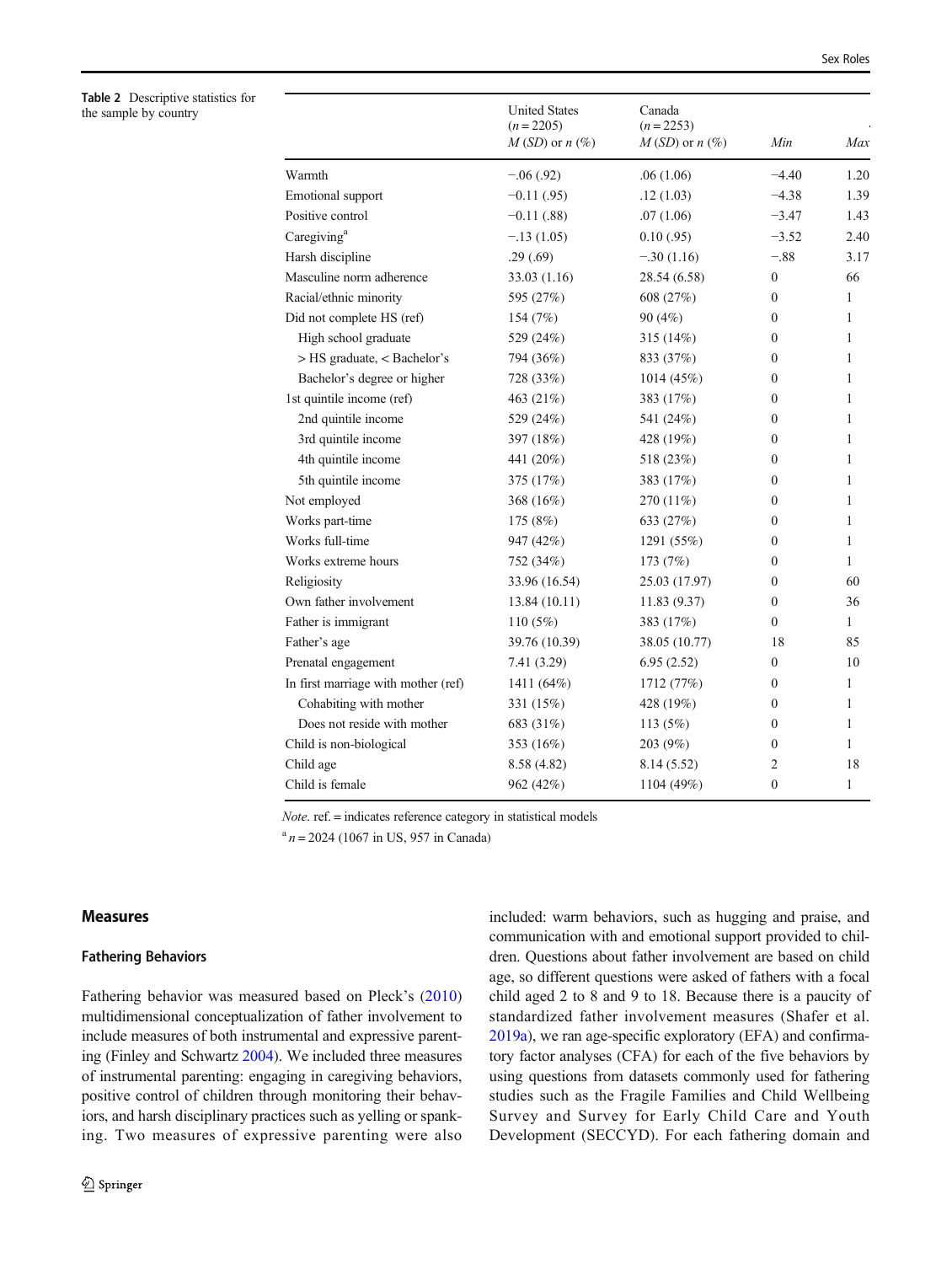age group, the sample was randomly split, with EFA run on one half of respondents and CFA run on the other. We ran EFA first, and variables for each measure with a factor loading of at least .40 were maintained for the CFA. Factors for each age-specific measure had eigenvalues greater than 1. CFA models confirmed results from the EFA, and all scales included measures with factor loadings of .65 or greater. (See Table 1s for young children and Table 2s for older children in the online supplement.)

Following previous work (Shafer et al. [2019a\)](#page-15-0), we include all fathers in our analysis and created standardized measures around four of the five dimensions of father involvement. In order to create combined measures with developmentally appropriate questions, we standardized measures within child age and then created a combined measure including children of all ages. 2024 fathers, 1175 in the United States and 849 in Canada had young children between the ages of 2 and 8. There were 2434 fathers with older children, aged 9 to 18—1030 in the United States and 1404 in Canada. Developmentally appropriate measures of caregiving were not asked of fathers with older children, so our analyses were restricted to fathers with younger children.

Warmth was measured with eight items for young children (aged 2 to 8). Respondents were asked how much  $(0 = not at all)$ like me to  $4 = \text{exactly}$  like me) statements around expressing love, affection, and kindness toward children reflected their fathering ( $\alpha_{\text{US}}$  = .88;  $\alpha_{\text{CAN}}$  = .89). For older children (aged 9 to 18), warmth was measured with nine items indicating how frequently  $(0 = never to 3 = always)$  fathers engaged in similar affectionate behaviors ( $\alpha_{\text{US}}$  = .92;  $\alpha_{\text{CAN}}$  = .94). *Emotional support* was measured with five items for young children ( $\alpha_{\text{US}} = .84$ ;  $\alpha_{\text{CAN}}$  = .79) and six items for older children ( $\alpha_{\text{US}}$  = .89;  $\alpha_{\text{CAN}}$  = .92). Both sets assessed how frequently (0 = *never* to  $5 = \text{everyday/almost every day}$  fathers talked about important issues, family matters, and engaged in emotional support.

Positive control was measured with four items for young children ( $\alpha_{\text{US}}$  = .72;  $\alpha_{\text{CAN}}$  = .72) and nine items for older children ( $\alpha_{\text{US}}$  = .90;  $\alpha_{\text{CAN}}$  = .92). For young children, items indicated how likely they would be to engage in disciplinary behaviors like giving their child a time out, extra work, or taking away privileges if their child misbehaved ( $0 = \text{very}$  unlikely to  $4 = \text{very}$ ) likely). For older children, parents were asked about their knowledge about children's time use, location when not home, financial habits, and ability to get in touch with their children when necessary  $(0 = not at all to 3 = everything or every time)$ .

Harsh discipline was measured with three items for young children ( $\alpha_{\text{US}}$  = .81;  $\alpha_{\text{CAN}}$  = .85). Like the positive control measure, this construct was measured with items asking how likely the father would spank, hit, or make fun of their child if they misbehaved ( $\alpha_{\text{US}}$  = .91;  $\alpha_{\text{CAN}}$  = .93). For older children, respondents indicated the frequency they engaged in eight possible harsh disciplinary techniques if their child misbehaved  $(0 = never to 3 = always)$ . Finally, *caregiving*  was measured only among fathers of young children  $(n =$ 2024; comparable measures for older children are not available). Seven items asked about frequency in the past week  $(0 = never to 4 = everyday/almost everyday)$  of engaging in activities like helping the child get ready for bed, bathe, or with toileting, grooming, and other caregiving activities  $(\alpha_{\text{LIS}} = .85; \alpha_{\text{CAN}} = .89).$ 

#### Traditional Masculine Norm Adherence

Adherence to traditional masculine norms was measured with Mahalik et al.' ([2003](#page-14-0)) commonly used Conformity to Masculine Norms Inventory (CMNI). The CMNI has been previously validated in multiple studies and has shown consistent reliability and validity across racial, ethnic, and immigrant groups within North America (Kivisalu et al. [2015;](#page-14-0) Owen [2011](#page-14-0)). The CMNI consists of 22 items, with two questions for each of 11 masculine domains: success at all costs, restricted emotionality, work primacy, risk-taking behavior, endorsement of violent response, being perceived as straight, sexual activity with casual partners, reluctance to seek help, need to control women, the need to dominate social situations, and the pursuit of status. Example items include "My work is the most important part of my life" and "I like to talk about my feelings" (reverse coded). Each item is measured on a 0 (strongly disagree) to 3 (strongly agree) scale. Responses were summed  $(\alpha_{\text{US}} = .79; \ \alpha_{\text{CAN}} = .88)$  to create an overall score ranging from 0 to 66, with higher scores indicating greater adherence to traditional masculine norms. With respect to the CMNI, we acknowledge that there is no single or universal archetype of "traditional" masculinity and that norms, expectations, and configurations of multiple masculinities coexist and transform across place and time (Connell [2005;](#page-13-0) Pleck [1995\)](#page-14-0). These attitudes, however, are commonly understood as longstanding signifiers of culturally dominant conceptions of masculinity in North America and remain idealized to varying degrees in both countries. For these reasons, we use this scale of traditional masculine norms for its practical utility despite its conceptual limits with respect to the emergent and contingent nature of gender structures.

#### Control Variables

We include numerous control measures that have been shown to be associated with father involvement and masculine norm adherence (Petts et al. [2018](#page-14-0)). Racial/ethnic identity was measured with a dichotomous measure indicating if the respondent was White or a member of a racial/ethnic minority group (Owen [2011](#page-14-0)). Additional categories were not included because of significant differences in how racial and ethnic identity are measured in the two countries (Statistics Canada [2017b;](#page-15-0) U.S. Census Bureau [2018a](#page-15-0)). Additional analyses which include comparable racial/ethnic categories and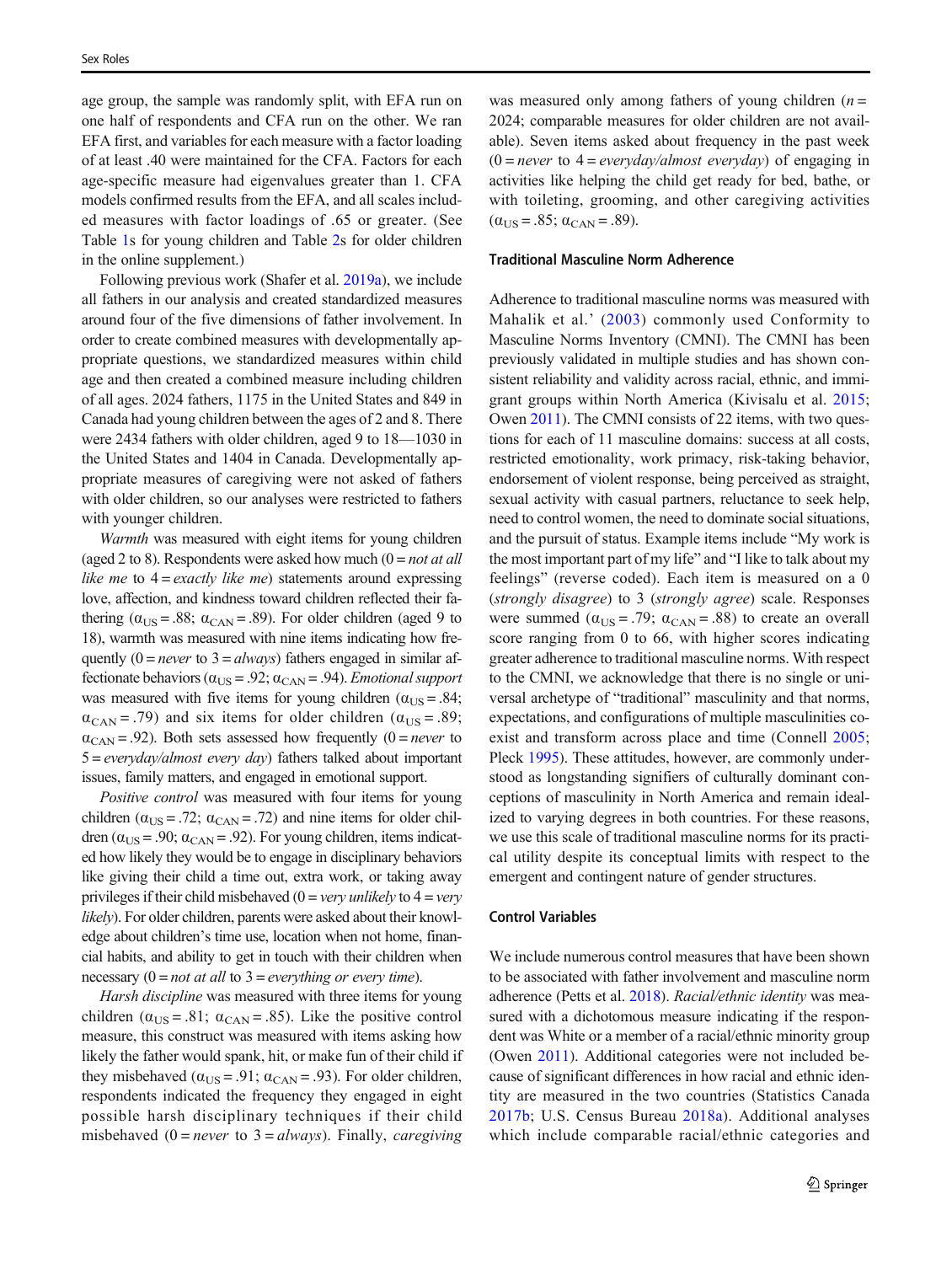within-country analyses (see Table 3s in the online supplement) are consistent with the results presented here.

Father's educational attainment was measured with an item indicating if the respondent did not complete high school, was a high school graduate, attended some college or university (including a two-year college/community college, trade school, and university certificate/associate degree), and a bachelor's degree or higher. The nature of the educational attainment question varied between the countries and followed standard Census categorizations for each country (Statistics Canada [2017a;](#page-15-0) U.S. Census Bureau [2018b](#page-15-0)). Our classification of educational attainment follows the classification used in prior work comparing the United States and Canada (Lasser et al. [2006](#page-14-0); Prus [2011](#page-15-0)). Income was indicated by a categorical measure for within-country quintile using the total household income provided by the respondent. Father's employment was measured with dichotomous measures indicating if the respondent was not employed for wages, worked part-time (<35 h per week), or worked full-time in a typical week  $(>= 35$  h per week).

Father's religiosity was measured with the Centrality of Religiosity scale, a 15-item scale measuring the importance of religious and spiritual identity (see Huber and Huber [2012](#page-14-0) for information on scale validity). An example item from this scale asks respondents "To what extend to you believe that God or something divine exists?" Each item is scored 0 (never/not at all) to 4 (very often/very much so) and summed scores on this measure range from 0 to 60 ( $\alpha_{\text{US}} = .91$ ;  $\alpha_{\text{CAN}}$  = .88). Own father involvement was measured with nine items from the Nurturant Fathering Scale (Finley and Schwartz [2004](#page-14-0)). Each item is scored on a 0 (never) to 4 (always) scale and the summed scale ranges from 0 to 36  $(\alpha_{\text{US}} = .96; \ \alpha_{\text{CAN}} = .95)$ . Higher scores indicate that the respondent's father/father figure was perceived to be more nurturing, loving, and supportive. An example item from this scale is: "Did you feel you could confide/talk about important personal things with your father or father figure?"

Father's immigration status was measured with a dichotomous measure indicating if the respondent was born in their respective country of residence. Father's age was measured with a continuous variable for age at time of interview. *Prenatal engagement* was measured with questions  $(0 = no,$  $1 = yes$ ) about father's involvement in 10 activities during the prenatal and early postnatal period, like attending an ultrasound and being present in the delivery room. Responses were summed to provide a count of activities engaged in.

Several family and child characteristics were also included in our models. Father's relationship with the child's mother was measured with a set of dichotomous indicators noting if the father was married (or common law married) to the mother of the focal child, cohabiting with the mother of the focal child, or if they did not reside with the mother of the focal child. A dichotomous measure was also included indicating if

the focal child was non-biological or biological. Focal child age was measured with a continuous variable ranging from 2 to 18 years of age. Focal child gender was measured with a dichotomous indicator  $(0 = male, 1 = female)$ .

#### Analytic Strategy

We used ordinary least squares (OLS) regression to model the relationship between masculine norm adherence and each of the five fathering behaviors. We first ran a main effects model which included our measures of masculinity, country context (Canada =1 and the United States = 0), and all controls. Next, we assessed whether the relationship between masculine norm adherence and each measure of fathering varied by country through an interaction term. All controls were included in all presented models. OLS assumptions were tested for each model. We found no collinearity in the variance inflation factor. Tests for outliers and leverage values found that six respondents were both outliers and leverage values. These respondents were removed from the final models, dropping the final sample size to 4258. White's test and the Breusch-Pagan test both indicated that heteroskedasticity was present for each outcome. We included numerous potential controls to account for error variance. However, additional controls did not account for heteroskedasticity. As a result, we used a Huber-White-Sandwich estimator to correct the models. Finally, we tested for the normality of error terms and found this assumption was met.

Supplementary models were run addressing potential variability in the relationship between masculine norm adherence and father involvement by racial/ethnic identity, immigration status, and region (U.S. North, U.S. South, Québec, rest of Canada). (Results of these models were substantively similar to those presented here and are available in Tables 3s and 4s of the online supplement.) Approximately 7% of all cases in our data were missing. The percentage missing was highest for income (5.7%), masculine norm adherence (5.1%), and employment (3.4%). No other variable registered above 1% missing. As a result, we used multiple imputation to preserve sample size. The results from 20 combined models are presented. There were no substantive differences between the imputed models and models using listwise deletion.

## Results

Summary statistics are presented in Table [2](#page-6-0). We provide average scores for the United States, Canada, and in the total sample. Because the indicators of fathering behavior were standardized, mean scores in the total sample for these measures are equal to zero. Country-level means, however, differ from the overall mean scores. Reflecting on these countrylevel means and t-tests of mean differences, there appears to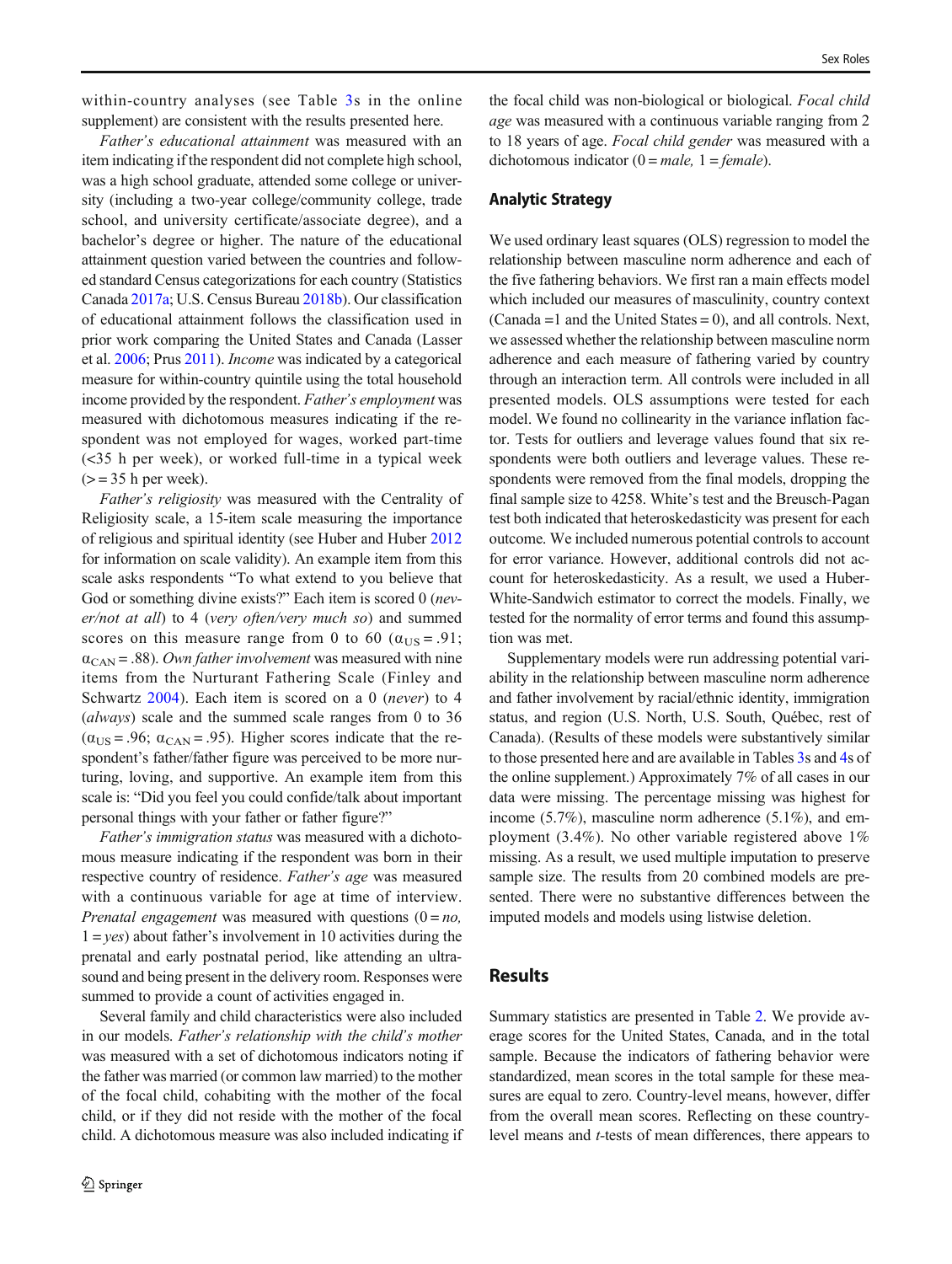be substantial and significant country-level differences in fathering behaviors between the United States and Canada, with Canadian fathers having higher average positive fathering behavior scores than American fathers. Mean warmth in the United States ( $M = −.06$ ,  $SD = .92$ ) is .12 standard deviations lower than in Canada ( $M = .06$ , SD = 1.06),  $t(4,256) = 4.40$ , p  $\leq$  .001,  $d = 0.13$ , whereas the gaps for emotional support, positive control, and harsh discipline are larger. For emotional support, mean levels are .23 standard deviations lower in the United States ( $M = −.11$ ,  $SD = .95$ ) than in Canada ( $M = .12$ ,  $SD = 1.03$ ,  $t(4,256) = 11.04$ ,  $p < .001$ ,  $d = .37$ . For positive control, mean levels are .18 standard deviations lower in the United States ( $M = −.11$ ,  $SD = .88$ ) than in Canada ( $M = .07$ , SD = 1.06),  $t(4,256) = 5.49$ ,  $p < .001$ ,  $d = .16$ . For caregiving, mean levels are .23 standard deviations lower in the United States  $(M = -13, SD = 1.05)$  than in Canada  $(M = .10,$  $SD = .95$ ),  $t(2,022) = 4.67$ ,  $p < .001$ ,  $d = .25$ ). For harsh discipline, mean levels are .59 standard deviations higher in the United States ( $M = .29$ ,  $SD = .69$ ) than in Canada ( $M = -.30$ ,  $SD = 1.16$ ,  $t(4,256) = 20.44$ ,  $p < .001$ ,  $d = .61$ . Mean masculine norm adherence scores are significantly higher in the United States ( $M = 33.03$ ,  $SD = 1.16$ ) than in Canada ( $M =$ 28.54,  $SD = 6.58$ ,  $t = 16.35$ ,  $p < .001$ ,  $d = .53$ ).

The results of the main effects regression models are presented in Table 3. The table is truncated for presentation, but full results (with controls) may be found in the online supplement (see Table 5 s). To illustrate effect sizes for each outcome, we present standardized (beta) coefficients for all continuous measures, where a one standard deviation increase in the independent variable is associated with a β standard deviation change in the given measure of fathering behavior. Consistent with Hypothesis 1, we found that masculine norm adherence was associated with four of the five fathering behaviors, with results suggesting that embracing traditional masculinity is associated with less frequent father involvement and a greater likelihood of engaging in harsh discipline. Across outcomes, however, there was substantial variability in the strength of these associations. Specifically, one standard deviation increase in masculine norm adherence was associated with a .163 standard deviation decrease in warmth (p < .001), but only a .075 standard deviation decrease in emotional support ( $p < .001$ ) and a .061 standard deviation decrease in caregiving  $(p = .004)$ . Meanwhile, masculine norm adherence was most strongly associated with harsh discipline; a one standard deviation increase in masculine norm adherence was associated with a .420 standard deviation increase in the use of harsh discipline ( $p < .001$ ).

Results in Table 3 also provide support for Hypothesis 2 because Canadian fathers were more likely to act warm, provide emotional support, demonstrate positive control, and engage in caregiving than American fathers. Because all outcome variables are standardized, the coefficients for dichotomous measures indicate standard deviation differences in a given fathering behavior between the reference and measured categories. Warmth scores for Canadian fathers were .334 standard deviations ( $p < .001$ ) higher, on average, than scores for fathers in the United States. The analogous average differences were .272 standard deviations for emotional support (p  $\leq$  .001), .215 standard deviations for positive control (p  $\leq$  .001), and .379 standard deviations for caregiving (p < .001). For harsh discipline, Canadian fathers had an average score that was .383 standard deviations lower than American fathers'  $(p < .001)$ .

In addition, several control variables showed significance (as reported in Table 5 s in the online supplement). Racial and ethnic minorities reported slightly lower average warmth than Whites, but there were no statistically significant differences by race/ethnicity for the other four outcomes. Immigrant fathers were slightly less likely to engage in positive control, but differences between immigrants and the native born were not observed on the other four outcomes. Educational attainment and income were associated with differences in warmth,

| <b>Fathering Behaviors</b> | Predictors |                          |                  |                               |       |                  |  |  |
|----------------------------|------------|--------------------------|------------------|-------------------------------|-------|------------------|--|--|
|                            |            | Masculine norm adherence |                  | Country (ref = United States) |       |                  |  |  |
|                            | β          | (SE)                     | $\boldsymbol{p}$ | β                             | (SE)  | $\boldsymbol{p}$ |  |  |
| Warmth                     | $-0.16$    | (.02)                    | < 0.001          | 0.33                          | (.05) | < 0.001          |  |  |
| Emotional support          | $-.08$     | (.02)                    | < 0.001          | .27                           | (.05) | < 0.001          |  |  |
| Positive Control           | 0.00       | (.02)                    | .870             | .22                           | (.05) | < 0.001          |  |  |
| Caregiving <sup>a</sup>    | $-.06$     | (.02)                    | .004             | .38                           | (.09) | < 0.001          |  |  |
| Harsh Discipline           | .42        | (.02)                    | < 0.001          | $-.38$                        | (.04) | < 0.01           |  |  |

Table 3 Main effects results from ordinary least squares regression models predicting fathering behaviors

Note.  $n = 4258$ ; Models include full controls

<sup>a</sup> Measured only among fathers with young children, aged 2 to 8 ( $n = 2024$ ); Results averaged over 20 imputations; Beta coefficients and robust standard errors presented

 $*_p$  < .05.  $*_p$  < .01.  $**_p$  < .001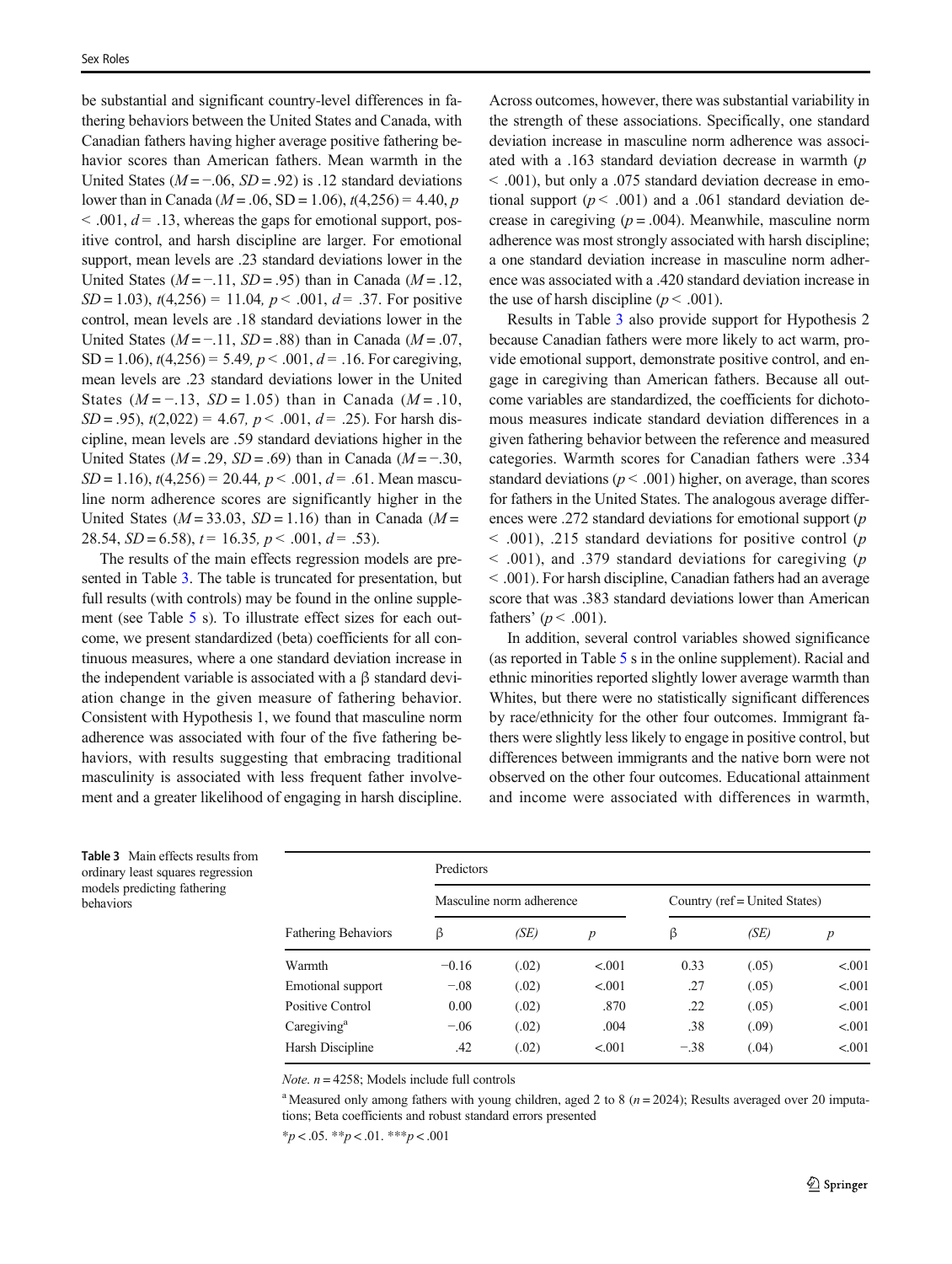positive control, and the use of harsh discipline. Religiosity and own father involvement were positively associated with all five fathering behaviors. Fathers showed lower warmth, emotional support, and positive control toward nonbiological children. Child age was negatively associated with warmth and emotional support, whereas girls were less likely to experience harsh discipline and tended to receive more warmth from their fathers.

To test Hypothesis 3 that the association between masculine norm adherence and fathering behavior would be weaker in Canada than in the United States, we used interaction terms. The results of the interactive models are reported in Table 4. This table is truncated and does not report the results of control variables, but full results can be found in Table 6 s in the online supplement. As shown in Table 4, there are significant country-level differences in the relationship between masculine norm adherence and three of the five fathering behaviors. There was no statistically significant difference between Canadian and American fathers in the relationship between masculinity with emotional support or with positive control.

To facilitate the interpretability of the significant results found in Table 4, we provide a visualization of the simple slopes among Canadian and American fathers in Fig. [1.](#page-11-0) We only show these relationships for the three outcomes where significant differences between countries were found. First, masculine norm adherence (see Fig. [1a](#page-11-0)) has a significantly more negative relationship with warmth in the United States  $(\beta = -0.22, SE = 0.02, t = -11.93, p < 0.001, 95\% \text{ CI} [-0.26, -0.19])$ than in Canada (β = -.05, *SE* = .03,  $t$  = -1.85,  $p$  = .064, 95% CI [−.11, .01]). The relationship between masculine norm adherence and warmth is not significant among Canadian fathers, but the relationship is moderately strong and statistically significant for their American counterparts.

A similar pattern was observed for caregiving (see Fig. [1b\)](#page-11-0). Masculinity was negatively and significantly associated with caregiving in the United States ( $\beta = -11$ ,  $SE = .03$ ,  $t = -4.01$ , p < .001, 95% CI [−.17,–.06]), but was not statistically

associated with caregiving for Canadian fathers ( $\beta = .06$ , SE = .03,  $t = 1.90$ ,  $p = .058$ , 95% CI [-.01, .12]). In contrast, masculine norm adherence was positively associated with the use of harsh discipline among fathers in both countries (see Fig. [1c](#page-11-0)). However, the relationship was stronger among American fathers ( $\beta$  = .58, *SE* = .02,  $t$  = 23.42,  $p$  < .001, 95% CI [.53, .63]) than among Canadian fathers ( $\beta = .24$ ,  $SE = .02$ ,  $t = 15.31$ ,  $p < .001$ , 95% CI [.21, .27]). Combined, we find evidence suggesting that masculine norm adherence is more strongly associated with lower levels of positive fathering behavior and an increased likelihood of harsh discipline in the United States than Canada.

#### **Discussion**

Our analysis focused on the similarities and differences in the relationship between traditional masculine norm adherence and five fathering behaviors in the United States and Canada. These two nations share many social, cultural, and political attributes, but also differ in their structural and ideological support for fathering. Three main findings emerged from our analyses. First, adherence to traditional masculine norms was negatively associated with positive parenting behaviors (i.e., warmth, emotional support, and caregiving but not with positive control) and positively associated with the use of harsh discipline. This first result builds on prior literature indicating that traditional visions of masculinity are negatively associated with nurturance and increase the likelihood that men will engage in parenting behaviors that are often harmful to children (Petts et al. [2018](#page-14-0); Shafer et al. [2019b](#page-15-0)).

Second, we found that Canadian fathers are more likely to act warmly toward children, provide emotional support, demonstrate positive control, and engage in caregiving than American fathers. Canadian fathers also engaged in fewer harsh disciplinary practices, on average, than American fathers. The greater number of policies and social supports to

|                                   | Warmth    |                | <b>Emotional Support</b> |                  | Positive Control |                  | Caregiving <sup>a</sup> |                  | Harsh Discipline |                  |
|-----------------------------------|-----------|----------------|--------------------------|------------------|------------------|------------------|-------------------------|------------------|------------------|------------------|
|                                   | ß<br>(SE) | $\overline{p}$ | β<br>(SE)                | $\boldsymbol{p}$ | β<br>(SE)        | $\boldsymbol{p}$ | β<br>(SE)               | $\boldsymbol{p}$ | β<br>(SE)        | $\boldsymbol{p}$ |
| Masculine norm adherence          | $-0.21$   | < 0.001        | $-.03$                   | .251             | $-0.01$          | .617             | $-0.11$                 | < 0.001          | .57              | < 0.01           |
|                                   | (.02)     |                | (.03)                    |                  | (.02)            |                  | (.03)                   |                  | (.02)            |                  |
| Canada                            | .45       | < 0.001        | .22                      | < 0.001          | .039             | < 0.001          | .34                     | < 0.001          | $-.50$           | < 0.01           |
|                                   | (.05)     |                | (.06)                    |                  | (.05)            |                  | (.09)                   |                  | (.04)            |                  |
| Masculine norm adherence x Canada | 0.15      | < 0.001        | $-.06$                   | .118             | .07              | .082             | .192                    | < 0.001          | $-.32$           | < 0.001          |
|                                   | (.03)     |                | (.04)                    |                  | (.04)            |                  | (.05)                   |                  | (.03)            |                  |

Table 4 Interactive effects of masculine norm adherence and country on fathering behaviors

<sup>a</sup> Measured only among fathers with young children, aged 2 to 8 ( $n = 2024$ ); Model includes full controls. Standardized coefficients are presented; Results averaged over 20 imputations; Robust standard errors in parentheses

 $*_{p} < .05.$   $*_{p} < .01.$   $*_{p} < .001$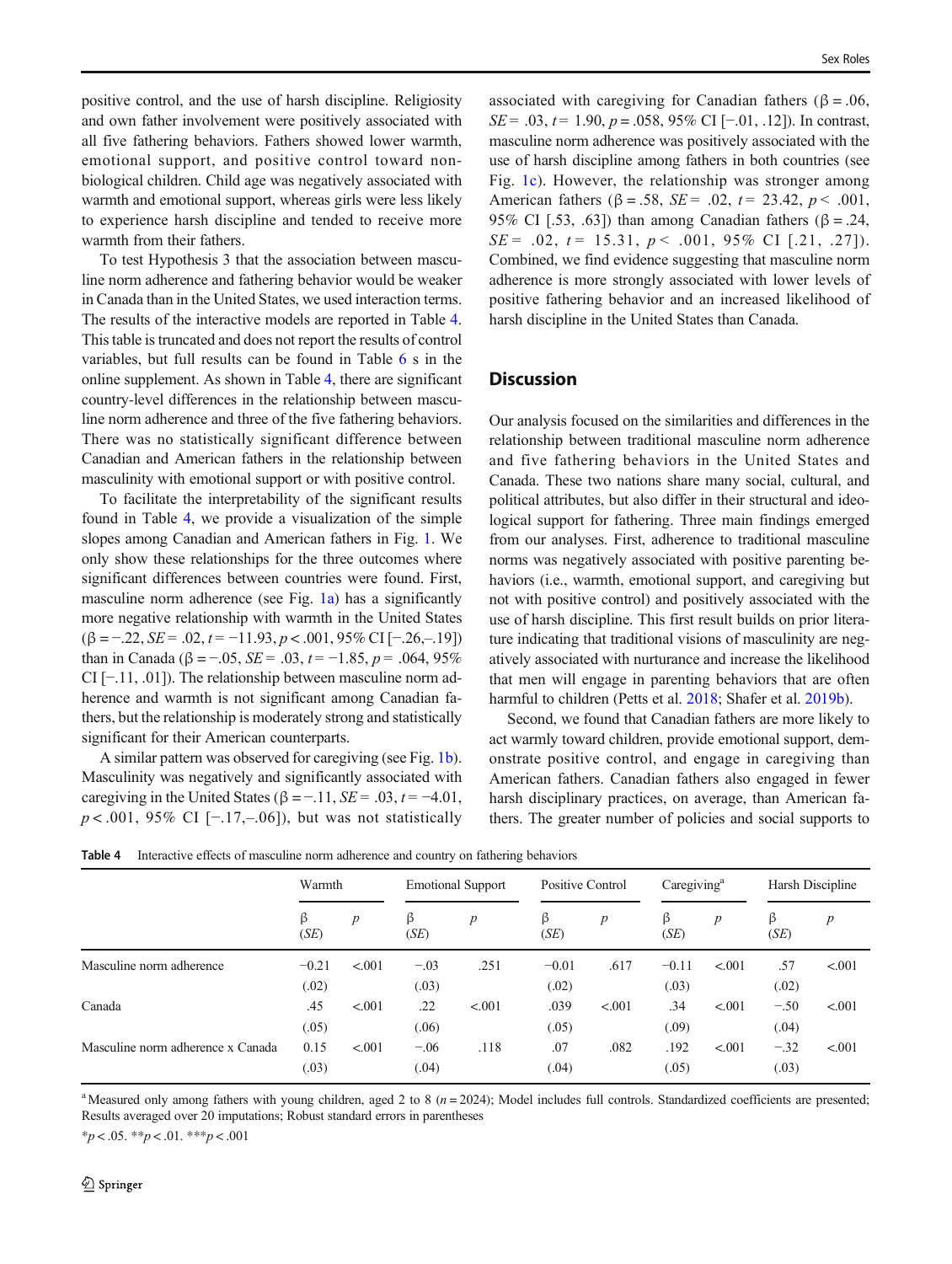<span id="page-11-0"></span>

(c) Predicting father's harsh discipline

Fig. 1 The relationships between fathers' masculine norm adherence and their (a) warmth, (b) caregiving, and (c) use of harsh discipline within countries (Canada and the United States). Masculine normal adherence is reported at low (−2 SD) and high (+2 SD) levels). Significant simple slopes are in black; non-significant simple slopes are in grey

encourage involved fathering in Canada likely help create a sociocultural context that encourages fathers to be more nurturing toward their children (Doucet [2014](#page-13-0); Rehel [2014](#page-15-0)).

Finally, we found that the association between masculine norm adherence and fathering behaviors varied by country. In each case, the total effect of masculine norm adherence on positive fathering behavior was significantly larger for American fathers than their Canadian counterparts. For two (i.e., warmth and caregiving) of the three significant outcomes, masculine norm adherence had a significant negative relationship in the United States, but not in Canada. Although

masculine norm adherence was positively associated with harsh discipline in both countries, the relationship was stronger in the United States than in Canada.

These findings raise important new questions about why we found substantial differences in the relationship between embracing gender norms and performing fathering behaviors in two highly comparable Western countries. We propose that answers to these questions might be found in closer examinations of the differences in both country's social policies around childcare, work, and family and in cultural expectations about fatherhood and masculinities in the two countries. Concerning policy, access to parental leave can be influential in shaping views toward gender and parental roles. This interpretation aligns with expectations of policy feedback theories (Campbell [2012](#page-13-0); Gangl and Ziefle [2015\)](#page-14-0) because social policies focused on family life may transform men's attitudes toward fathering and masculinity by assigning greater legitimacy and value to nurturance. American fathers, however, have limited access to family resources like parental leave; this limited access may provide less of an impetus for these men to shift their identities and behaviors away from traditional expectations of fatherhood and masculinity that encourage breadwinning (Marsiglio and Roy [2012](#page-14-0); Townsend [2002](#page-15-0)). In contrast, Canadian men are more "structurally situated to parent as women most commonly do" than men in the United States (Rehel [2014](#page-15-0), p. 114). This contrast may help explain the differences in fathering behaviors and the role of masculine norm adherence in shaping those behaviors. Indeed, our results substantiate recent evidence suggesting that simply having access to supportive policies for fathers increases fathers' solo time with children (Wray [2020\)](#page-15-0). In other words, even traditionally masculine fathers in Canada may be more involved with children than traditionally masculine fathers in the United States because they are afforded more opportunities to be involved.

Despite the many cultural similarities between the United States and Canada, there are notable differences in cultural discourses surrounding gender, sexuality, and family. In Canada, the increased visibility and acceptance of nonnormative gender and sexuality may work to destabilize traditional expectations for men and reshape masculine norms (Greig and Holloway [2012\)](#page-14-0). For example, the government under Prime Minister Justin Trudeau has made strong statements in support of LGBTQ+ rights and public policies (Tremblay [2019\)](#page-15-0). American cultural norms, meanwhile, still strongly emphasize traditional gender roles (Budig et al. [2012\)](#page-13-0), with an enduring emphasis on the ideal of the heteronormative nuclear family (Treas et al. [2014\)](#page-15-0). In contrast to the Trudeau government, the Trump administration has used anti-LGBTQ+ rhetoric and worked to roll back advances in LGBTQ+ rights. As a result, Canadian fathers may be more culturally encouraged to reject traditional masculine norms in favor of more progressive "caring masculinities" (Brandth and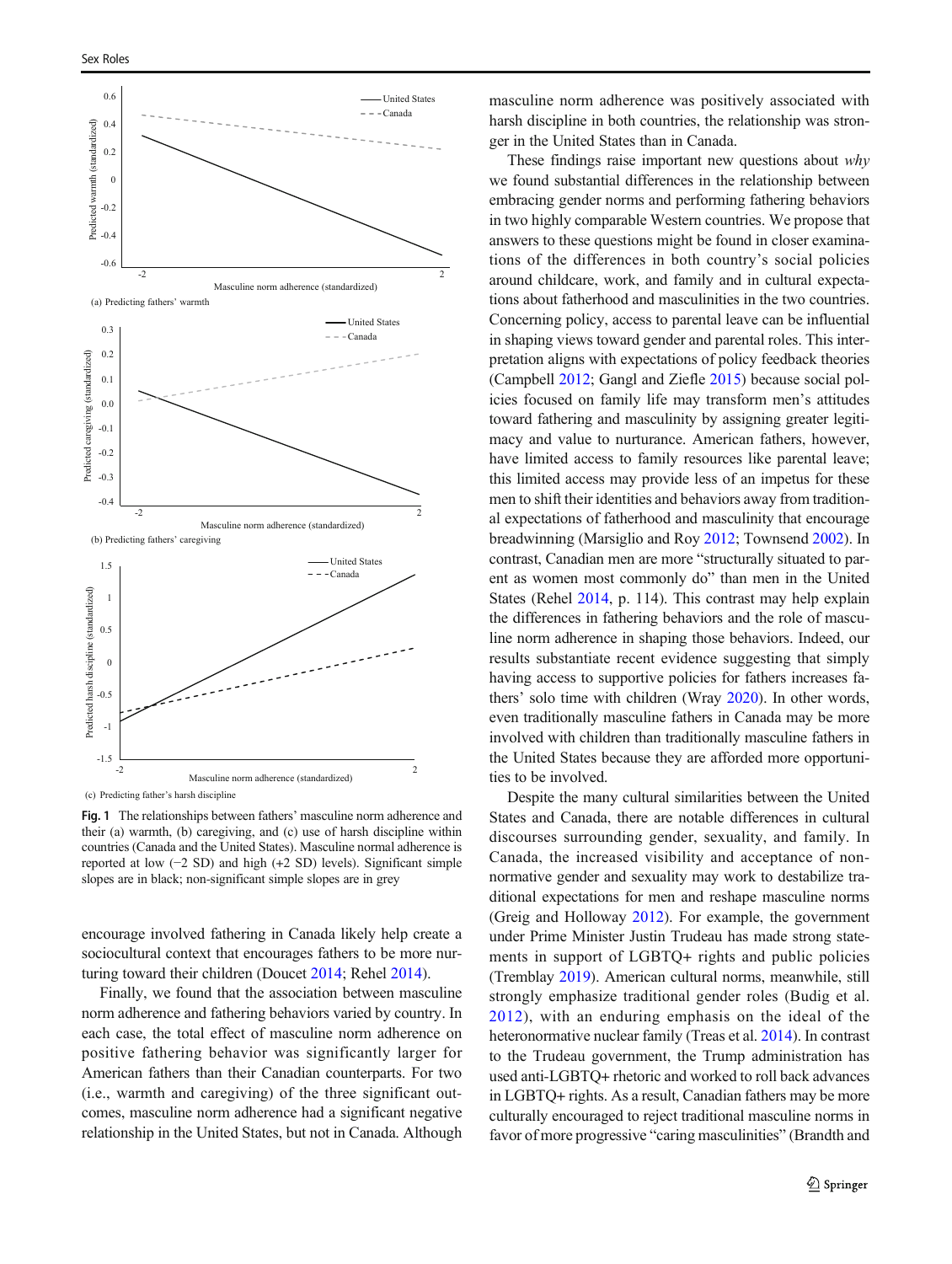Kvande [2018](#page-13-0); Elliott [2016;](#page-14-0) Lee and Lee [2018;](#page-14-0) Ranson [2012](#page-15-0); Scheibling [2018](#page-15-0)). American fathers, on the other hand, may have to negotiate strongly conflicting models of fatherhood and masculinity due to differences in social policy and culture (Petts et al. [2018](#page-14-0)). The idea that American fathers may be more likely than Canadian fathers to "remasculinize" their parenting roles and behaviors (Jordan [2019](#page-14-0), p. 273) may also explain the differences we find with respect to warmth and harsh discipline.

#### Limitations and Future Research Directions

Although our study makes an important contribution in illustrating how the association between masculinity and fathering behavior may vary across sociocultural contexts, caution should be weighed against our study's limitations. First, we used cross-sectional data, meaning that we cannot make causal claims about the relationship between masculine norm adherence and fathering behaviors. Although masculine attitudes are typically rooted in child socialization, changes in these attitudes are not uncommon, particularly during pregnancy and child infancy (Lee and Lee [2018](#page-14-0)). Similarly, masculine norm adherence and fathering may influence one another, which is best tested with longitudinal data beginning before a child is born and extending across a child's life course. Unfortunately, to our knowledge, such data do not exist. Second, we were limited to self-report data, which may be biased by men's adherence to traditional masculine norms or fathers wanting to appear more involved than they actually are. Moreover, because we relied on only fathers' reports, we were unable to assess degrees of gender difference and equality in the division of parenting labor. Indeed, it is possible that even those fathers who are highly involved in positive fathering behaviors may still contribute far less to childcare overall than mothers, in both the United States (Bianchi et al. [2006](#page-13-0)) and Canada (Ball and Daly [2012](#page-13-0)). The inclusion of maternal and child reports in future data would help address these issues. Third, the use of Qualtrics panels limits the generalizability of our results. At the same time, however, we are unaware of any cross-national, representative data that provide multiple measures of fathering quality while including a robust, validated measure of masculine norm adherence.

As a further limitation, the measurement of race and ethnicity reflects the sociodemographic composition of a country, and it is measured differently in the United States and Canada. Compounding the problem, differences in racial/ethnic group size made comparisons problematic, even when there were similar categories in the two countries. As a result, we were limited to a dichotomous measure indicating if a respondent identified as White or with a racial or ethnic minority group in their nation of residence. Future work should further explore cultural variability in the relationship between masculine

norm adherence and father involvement both within and between countries. Similarly, future research addressing masculinity and fathering should consider similarities and differences by immigration status, the potential effects of acculturation, and variability in these relationships across social contexts. For example, the Canadian government adopted an official policy of multiculturalism in the 1970s, whereas the United States government tends to emphasize assimilation (Metz et al. [2016\)](#page-14-0). Finally, our sample is limited to two countries. Additional work should consider the relationship between masculinity and fathering in other countries, across social welfare regimes, and across different cultural models of father involvement. Such considerations will provide additional data on the relationship between masculinity and fathering and help us better understand how it is shaped by social context.

#### Practice Implications

Our study has significant implications for future research and for social policies that affect family life. Our results suggest that relatively small policy changes can meaningfully impact men's parenting. Comparative family researchers group countries by the generosity of their welfare systems, state support of childcare, and spending on family policies. In such analyses, the United States and Canada are typically grouped together as liberal welfare states (Esping-Andersen [1990](#page-14-0)). Yet, as we highlighted earlier, there are still important differences within this category. Although both countries employ relatively austere welfare and social support programs, Canada provides more state support for families and paid family leave as well as has more active government policies that promote gender egalitarianism than the United States. Although these programs may seem modest compared to those employed in social-democratic welfare regimes, such as those found in Scandinavian countries, our results suggest that these programs still prove valuable for increased father involvement. At the same time, such programs may not be a panacea for multiple aspects of family life or gender egalitarianism—but they appear to have a positive relationship with father involvement. We believe our results warrant additional work comparing the effects of social policies in structuring family life in United States and Canada.

Parenting programs targeting fathers are another area where our findings may prove relevant. Fathering programs often employ highly gendered curricula that emphasize traditional masculine norms, economic provision as the primary paternal role, and essentialist perspectives of gender and parenting, and they do little to support fathering quality, engagement in caregiving, or egalitarian co-parenting (Randles [2020\)](#page-15-0). Hence, such programs may benefit from including information on how masculinity shapes both paternal roles and fathers' willingness to engage in instrumental and expressive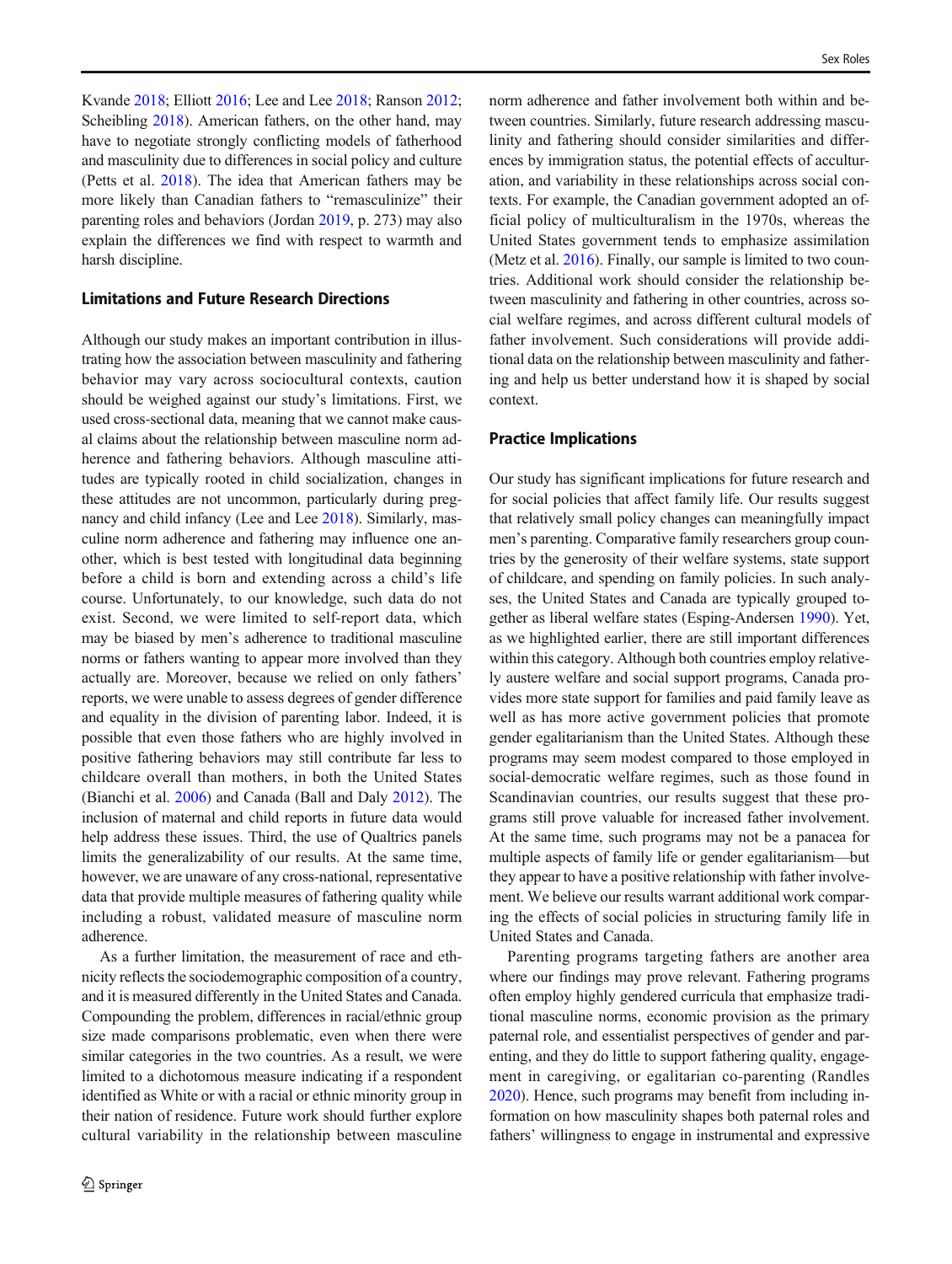<span id="page-13-0"></span>parenting behaviors. We believe that such inclusions may increase father involvement in various parenting domains, leading to benefits for children, mothers, and fathers themselves. From a cultural perspective, increased discourse about masculinity and its effects on parenting may be necessary particularly in the United States. But, as we have shown, much of this change would require an increased emphasis on community and family, support for alternative conceptualizations of masculinities, and an accompanying decrease in the significance of work and economic advancement.

# Conclusion

The present study extends the literature on fathering and masculinities in important ways. Although fathers in many cultures struggle with the competing gendered expectations of both work and parenthood, we found that the association between masculine norm adherence and fathering behavior varied between the two countries. Although similar in many respects, the United States and Canada differ in how their social, cultural, and political structures are gendered. Our study indicated that these differences may play out in individual families. Canadian fathers are more involved in positive fathering behaviors and are less likely to embrace traditional masculine norms, and these norms play a less significant role in shaping how Canadian fathers appear to parent when compared to fathers in the United States. Overall, our results contribute to the larger literature on gendered family policies by indicating how father involvement is influenced by, and varies based on, the larger social context in which gendered norms and parenting expectations exist.

#### Compliance with Ethical Standards

Conflict of Interests The authors declare no conflicts of interest. Surveys were collected with approval from the first author's Institutional Review Board.

Informed Consents in English and French were approved by the first author's Institutional Review Board.

#### References

- Abraham, M., & Tastsoglou, E. (2016). Addressing domestic violence in Canada and the United States: The uneasy co-habitation of women and the state. Current Sociology, 64(4), 568–585. [https://doi.org/10.](https://doi.org/10.1177/0011392116639221) [1177/0011392116639221.](https://doi.org/10.1177/0011392116639221)
- Aurini, J., Missaghian, R., & Milian, R. P. (2020). Educational status hierarchies, after-school activities, and parenting logics: Lessons from Canada. Sociology of Education, 0038040720908173. <https://doi.org/10.1177/0038040720908173>.
- Ball, J. (2010). Indigenous fathers' involvement in reconstituting "circles of care." American Journal of Community Psychology, 45(1–2), 124–138. <https://doi.org/10.1007/s10464-009-9293-1>.
- Ball, J., & Daly, K. (2012). Father involvement in Canada: Diversity, renewal, and transformation. Vancouver, B.C.: UBC Press.
- Bianchi, S. M., Robinson, J. P., & Milkie, M. A. (2006). Changing rhythms of American family life. New York: Russell Sage Foundation.
- Bibby, R. W. (2011). Continuing the conversation on Canada: Changing patterns of religious service attendance. Journal for the Scientific Study of Religion, 50(4), 831–837. [https://doi.org/10.1111/j.1468-](https://doi.org/10.1111/j.1468-5906.2011.01596_1.x) [5906.2011.01596\\_1.x](https://doi.org/10.1111/j.1468-5906.2011.01596_1.x).
- Bloksgaard, L., Christensen, A.-D., Jensen, S. Q., Hansen, C. D., Kyed, M., & Nielsen, K. J. (2015). Masculinity ideals in a contemporary Danish context. NORA - Nordic Journal of Feminist and Gender Research, 23(3), 152–169. [https://doi.org/10.1080/08038740.2015.](https://doi.org/10.1080/08038740.2015.1046918) [1046918](https://doi.org/10.1080/08038740.2015.1046918).
- Brandth, B., & Kvande, E. (2018). Masculinity and fathering alone during parental leave. Men and Masculinities, 21(1), 72-90. [https://doi.](https://doi.org/10.1177/1097184X16652659) [org/10.1177/1097184X16652659](https://doi.org/10.1177/1097184X16652659).
- Budig, M. J., Misra, J., & Boeckmann, I. (2012). The motherhood penalty in cross-national perspective: The importance of work-family policies and cultural attitudes. Social Politics: International Studies in Gender, State & Society, 19(2), 163–193. [https://doi.org/10.1093/](https://doi.org/10.1093/sp/jxs006) [sp/jxs006.](https://doi.org/10.1093/sp/jxs006)
- Bulanda, R. E. (2004). Paternal involvement with children: The influence of gender ideologies. Journal of Marriage and Family, 66, 40–45. <https://doi.org/10.1111/j.0022-2455.2004.00003.x>.
- Burton, P., & Phipps, S. (2017). Economic well-being of Canadian children. Canadian Public Policy, 43(4), 299-330. [https://doi.org/10.](https://doi.org/10.3138/cpp.2017-039) [3138/cpp.2017-039](https://doi.org/10.3138/cpp.2017-039).
- Campbell, A. L. (2012). Policy makes mass politics. Annual Review of Political Science, 15(1), 333–351. [https://doi.org/10.1146/annurev](https://doi.org/10.1146/annurev-polisci-012610-135202)[polisci-012610-135202.](https://doi.org/10.1146/annurev-polisci-012610-135202)
- Coltrane, S. (2000). Research on household labor: Modeling and measuring the social embeddedness of routine family work. Journal of Marriage and the Family, 62(4), 1208-1233. [https://doi.org/10.](https://doi.org/10.1111/j.1741-3737.2000.01208.x) [1111/j.1741-3737.2000.01208.x](https://doi.org/10.1111/j.1741-3737.2000.01208.x).
- Coltrane, S., Parke, R. D., & Adams, M. (2004). Complexity of father involvement in low-income Mexican American families. Family Relations, 53(2), 179–189. [https://doi.org/10.1111/j.0022-2445.](https://doi.org/10.1111/j.0022-2445.2004.00008.x) [2004.00008.x](https://doi.org/10.1111/j.0022-2445.2004.00008.x).
- Connell, R. W. (2005). Masculinities (2nd ed.). United Kingdom: Polity Press.
- Craig, L., & Mullan, K. (2010). Parenthood, gender and work-family time in the United States, Australia, Italy, France, and Denmark. Journal of Marriage and Family, 72(5), 1344–1361. [https://doi.org/10.1111/](https://doi.org/10.1111/j.1741-3737.2010.00769.x) [j.1741-3737.2010.00769.x](https://doi.org/10.1111/j.1741-3737.2010.00769.x).
- Davis, S. N., & Greenstein, T. N. (2009). Gender ideology: Components, predictors, and consequences. Annual Review of Sociology, 35(1), 87–105. <https://doi.org/10.1146/annurev-soc-070308-115920>.
- DeMaris, A., Mahoney, A., & Pargament, K. I. (2011). Doing the scut work of infant care: Does religiousness encourage father involvement? Journal of Marriage and Family, 73(2), 354–368. [https://doi.](https://doi.org/10.1111/j.1741-3737.2010.00811.x) [org/10.1111/j.1741-3737.2010.00811.x.](https://doi.org/10.1111/j.1741-3737.2010.00811.x)
- Doucet, A. (2006). Do men mother? Fathering, care, and domestic responsibility. Toronto: University of Toronto Press, Scholarly Publishing Division.
- Doucet, A. (2014). Gender roles and fathering. In N. J. Cabrera & C. S. Tamis-LeMonda (Eds.), Handbook of father involvement: Multidisciplinary perspectives (pp. 297–319). New York: Routledge.
- Edin, K., & Nelson, T. J. (2013). Doing the best I can: Fatherhood in the inner city. Berkeley: University of California Press.
- Eerola, P., & Mykkänen, J. (2015). Paternal masculinities in early fatherhood: Dominant and counter narratives by Finnish first-time fathers. Journal of Family Issues, 36(12), 1674–1701. [https://doi.org/10.](https://doi.org/10.1177/0192513X13505566) [1177/0192513X13505566.](https://doi.org/10.1177/0192513X13505566)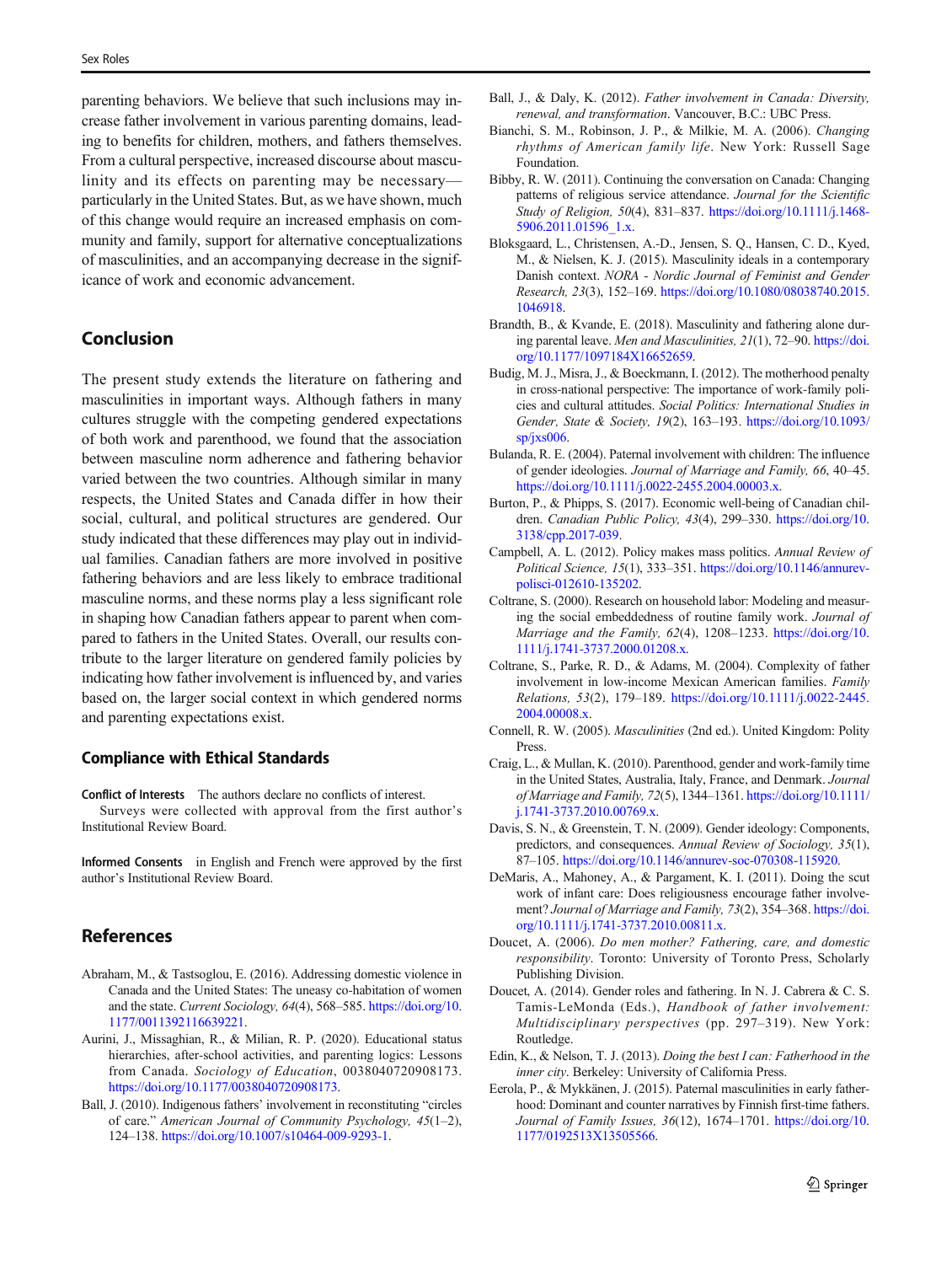- <span id="page-14-0"></span>Elliott, K. (2016). Caring masculinities: Theorizing an emerging concept. Men and Masculinities, 19, 240–259. [https://doi.org/10.1177/](https://doi.org/10.1177/1097184X15576203) [1097184X15576203](https://doi.org/10.1177/1097184X15576203).
- Esping-Andersen, G. (1990). The three worlds of welfare capitalism. Princeton, N.J: Princeton University press.
- Finley, G. E., & Schwartz, S. J. (2004). The father involvement and nurturant fathering scales: Retrospective measures for adolescent and adult children. Educational and Psychological Measurement, 64(1), 143–164. <https://doi.org/10.1177/0013164403258453>.
- Gangl, M., & Ziefle, A. (2015). The making of a good woman: Extended parental leave entitlements and mothers' work commitment in Germany. American Journal of Sociology, 121(2), 511–563. [https://doi.org/10.1086/682419.](https://doi.org/10.1086/682419)
- Gattario, K. H., Frisén, A., Fuller-Tyszkiewicz, M., Ricciardelli, L. A., Diedrichs, P. C., Yager, Z., … Smolak, L. (2015). How is men's conformity to masculine norms related to their body image? Masculinity and muscularity across Western countries. Psychology of Men & Masculinity, 16(3), 337–347. [https://doi.org/10.1037/](https://doi.org/10.1037/a0038494) [a0038494.](https://doi.org/10.1037/a0038494)
- Glass, J., & Owen, J. (2010). Latino fathers: The relationship among machismo, acculturation, ethnic identity, and paternal involvement. Psychology of Men & Masculinity, 11(4), 251–261. [https://doi.org/](https://doi.org/10.1037/a0021477) [10.1037/a0021477.](https://doi.org/10.1037/a0021477)
- Goldscheider, F., Bernhardt, E., & Lappegård, T. (2015). The gender revolution: A framework for understanding changing family and demographic behavior. Population and Development Review, 41(2), 207–239. <https://doi.org/10.1111/j.1728-4457.2015.00045.x>.
- Grabb, E. G., & Curtis, J. E. (2010). Regions apart: The four societies of Canada and the United States (Wynford ed.). London: Oxford University Press.
- Gregory, A., & Milner, S. (2011). What is "new" about fatherhood?: The social construction of fatherhood in France and the UK. Men and Masculinities, 14(5), 588–606. [https://doi.org/10.1177/](https://doi.org/10.1177/1097184X11412940) [1097184X11412940](https://doi.org/10.1177/1097184X11412940).
- Greig, C. J., & Holloway, S. (2012). Canadian manhood(s). In C. J. Greig & W. J. Martino (Eds.), Canadian men and masculinities: Historical and contemporary perspectives (pp. 119–138). Toronto: Canadian Scholars Press.
- Hearn, J., & Morrell, R. (2012). Reviewing hegemonic masculinities and men in Sweden and South Africa. Men and Masculinities, 15(1), 3– 10. [https://doi.org/10.1177/1097184X11432111.](https://doi.org/10.1177/1097184X11432111)
- Hofferth, S. L., Pleck, J. H., Goldscheider, F., Curtin, S., & Hrapczynski, K. (2013). Family structure and men's motivation for parenthood in the United States. In N. J. Cabrera & C. S. Tamis-Lemonda (Eds.), Handbook of father involvement: Multidisciplinary perspectives (2nd ed., pp. 57–80). New York: Routledge.
- Hofstede, G. (2011). Dimensionalizing cultures: The Hofstede model in context. Online Readings in Psychology and Culture, 2(1). [https://](https://doi.org/10.9707/2307-0919.1014) [doi.org/10.9707/2307-0919.1014.](https://doi.org/10.9707/2307-0919.1014)
- Huber, S., & Huber, O. W. (2012). The centrality of religiosity scale (CRS). Religions, 3, 710–724. <https://doi.org/10.3390/rel3030710>.
- Huerta, M. C., Adema, W., Baxter, J., Han, W.-J., Lausten, M., Lee, R., & Waldfogel, J. (2014). Fathers' leave and fathers' involvement: Evidence from four OECD countries. European Journal of Social Security, 16(4), 308–346. [https://doi.org/10.1177/](https://doi.org/10.1177/138826271401600403) [138826271401600403](https://doi.org/10.1177/138826271401600403).
- International Network on Leave Policies & Research. (2019). 15th international review of leave policies and related research. Retrieved from [https://www.leavenetwork.org/fileadmin/user\\_upload/k\\_](https://www.leavenetwork.org/fileadmin/user_upload/k_leavenetwork/annual_reviews/2019/2._2019_Compiled_Report_2019_0824pdf) [leavenetwork/annual\\_reviews/2019/2.\\_2019\\_Compiled\\_Report\\_](https://www.leavenetwork.org/fileadmin/user_upload/k_leavenetwork/annual_reviews/2019/2._2019_Compiled_Report_2019_0824pdf) [2019\\_0824-.pdf.](https://www.leavenetwork.org/fileadmin/user_upload/k_leavenetwork/annual_reviews/2019/2._2019_Compiled_Report_2019_0824pdf)
- Jensen, T. M., & Shafer, K. (2013). Stepfamily functioning and closeness: Children's views on second marriages and stepfather relationships. Journal of Social Work, 58(2), 127–136. [https://doi.org/10.1093/sw/](https://doi.org/10.1093/sw/swt007) [swt007.](https://doi.org/10.1093/sw/swt007)
- Jones, J., & Mosher, W. D. (2013). Fathers' involvement with their children: United States, 2006–2010 (no. 71). Atlanta, GA.
- Jordan, A. (2019). The new politics of fatherhood: Men's movements and masculinities. New York: Palgrave Macmillan.
- Katz-Wise, S. L., Priess, H. A., & Hyde, J. S. (2010). Gender-role attitudes and behavior across the transition to parenthood. Developmental Psychology, 46(1), 18–28. [https://doi.org/10.1037/](https://doi.org/10.1037/a0017820) [a0017820.](https://doi.org/10.1037/a0017820)
- Kivisalu, T. M., King, C., Phillips, C. E., & O'Toole, S. K. (2015). Reliability generalization of the conformity to masculine norms inventory (CMNI). Race, Gender & Class, 22(1-2), 173-188.
- Kosakowska-Berezecka, N., Safdar, S., Jurek, P., & Bhardwaj, G. (2018). Evaluations of men in domestic roles in Canada, Norway, Poland, and India. The Journal of Men's Studies, 26(2), 143–156. [https://doi.](https://doi.org/10.1177/1060826517734379) [org/10.1177/1060826517734379](https://doi.org/10.1177/1060826517734379).
- Kuo, P. X., Volling, B. L., & Gonzalez, R. (2018). Gender role beliefs, work–family conflict, and father involvement after the birth of a second child. Psychology of Men & Masculinity, 19(2), 243-256. <https://doi.org/10.1037/men0000101>.
- Lareau, A. (2011). Unequal childhoods: Class, race, and family life. Berkeley: University of California Press.
- Lasser, K. E., Himmelstein, D. U., & Woolhandler, S. (2006). Access to care, health status, and health disparities in the United States and Canada: Results of a cross-national population-based survey. American Journal of Public Health, 96(7), 1300–1307. [https://doi.](https://doi.org/10.2105/AJPH.2004.059402) [org/10.2105/AJPH.2004.059402](https://doi.org/10.2105/AJPH.2004.059402).
- Lee, J. Y., & Lee, S. J. (2018). Caring is masculine: Stay-at-home fathers and masculine identity. Psychology of Men & Masculinity, 19(1), 47–58. <https://doi.org/10.1037/men0000079>.
- Mahalik, J. R., Locke, B. D., Ludlow, L. H., Diemer, M. A., Scott, R. P. J., Gottfried, M., & Freitas, G. (2003). Development of the conformity to masculine norms inventory. Psychology of Men & Masculinity, 4(1), 3–25. [https://doi.org/10.1037/1524-9220.4.1.3.](https://doi.org/10.1037/1524-9220.4.1.3)
- Marsiglio, W. (2004). When stepfathers claim stepchildren: A conceptual analysis. Journal of Marriage and Family, 66, 22–39. [https://doi.](https://doi.org/10.1111/j.1741-3737.2004.00002.x) [org/10.1111/j.1741-3737.2004.00002.x.](https://doi.org/10.1111/j.1741-3737.2004.00002.x)
- Marsiglio, W., & Roy, K. (2012). Nurturing dads: Social initiatives for contemporary fatherhood. New York: Russell Sage Foundation.
- McKay, L., Mathieu, S., & Doucet, A. (2016). Parental-leave rich and parental-leave poor: Inequality in Canadian labour market based leave policies. Journal of Industrial Relations, 58(4), 543–562. <https://doi.org/10.1177/0022185616643558>.
- Metz, I., Ng, E. S., Cornelius, N., Hoobler, J. M., & Nkomo, S. (2016). A comparative review of multiculturalism in Australia, Canada, the United Kingdom, the United States and South Africa. In Research Handbook of International and Comparative Perspectives on Diversity Management. Edward Elgar Publishing.
- Miller, T. (2011). Falling back into gender? Men's narratives and practices around first-time fatherhood. Sociology, 45, 1094–1109. <https://doi.org/10.1177/0038038511419180>.
- OECD. (2017). OECD family database. Retrieved October 9, 2019, from <http://www.oecd.org/els/family/database.htm>.
- Owen, J. (2011). Assessing the factor structures of the 55- and 22-item versions of the Conformity to Masculine Norms Inventory. American Journal of Men's Health, 5(2), 118–128. [https://doi.org/](https://doi.org/10.1177/1557988310363817) [10.1177/1557988310363817](https://doi.org/10.1177/1557988310363817).
- Petts, R. J., Shafer, K., & Essig, L. (2018). Does adherence to masculine norms shape fathering behavior? Journal of Marriage and Family, 80(3), 704–720. <https://doi.org/10.1111/jomf.12476>.
- Pleck, J. H. (1995). The gender role strain paradigm: An update. In R. F. Levant & W. S. Pollack (Eds.), A new psychology of men (pp. 11– 32). New York: Basic.
- Pleck, J. H. (2010). Fatherhood and masculinity. In M. E. Lamb (Ed.), The role of the father in child development (5th ed., pp. 27–57). Hoboken, NJ: John Wiley & Sons.